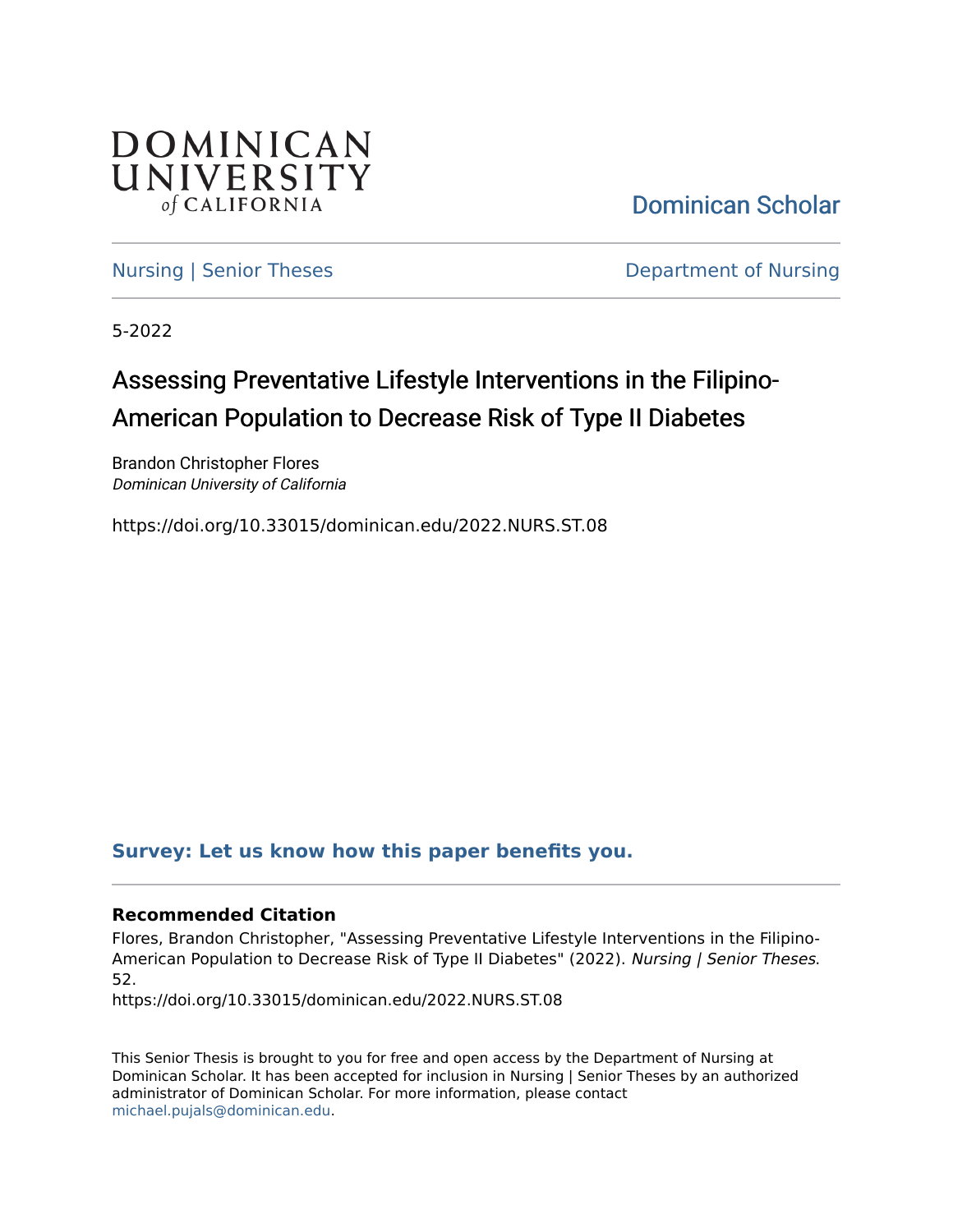#### **Assessing Preventative Lifestyle Interventions in the Filipino-American Population to**

**Decrease Risk of Type II Diabetes**

Brandon Christopher Flores

Submitted in partial fulfillment of the requirements of the Nursing Department at Dominican

University of California

2021

First Reader: Dr. Patricia Harris Department of: Nursing

Second Reader: Dr. Andrea Renwanz Boyle Department of: Nursing

## Authors Note:

Brandon Christopher Flores, Nursing Major, Dominican University of California

This paper was prepared for Dr. Patricia Harris Nursing Research Class.

Correspondence concerning this paper should be addressed to Brandon Christopher

Flores, Nursing Major, Dominican University of California, San Rafael, CA 94901.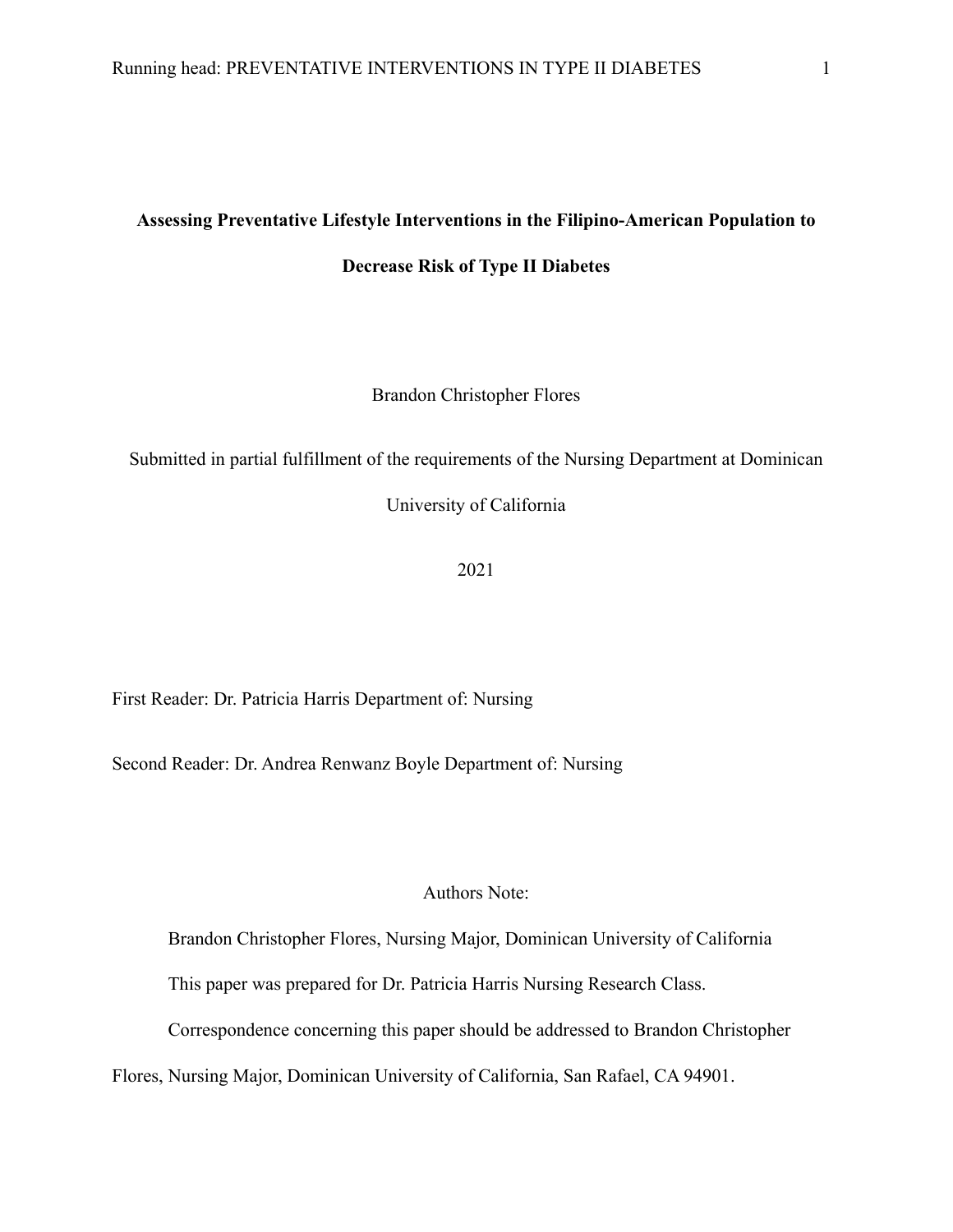#### **Abstract**

#### **Background**

Type II Diabetes is a concerning global health issue and must be addressed. Given the unfortunate risks of T2D in the Filipino populations, prevention efforts must begin in this select population. There is strong empirical support for utilizing lifestyle interventions such as nutrition and physical exercise to prevent these diseases in adults; but it is not clear whether the same holds true for Filipino populations.

# **Objective**

 This thesis examines lifestyle management efforts such as weight reduction, family support, nutrition changes, and physical activity to prevent type 2 diabetes in Filipino-Americans.

# **Methods**

The methods of the thesis will present a literature review of primary research relating to preventative measures to decrease risk of T2D in the Filipino population. This paper will also include articles from the National Library of Medicine, randomized control trials, cohort studies, and nursing peer-reviewed journals to supplement content for Type II Diabetes lifestyle prevention. Also, the proposal will analyze which interventions benefit the two control groups through a T-test. It will analyze the pre and post outcomes of each lifestyle intervention.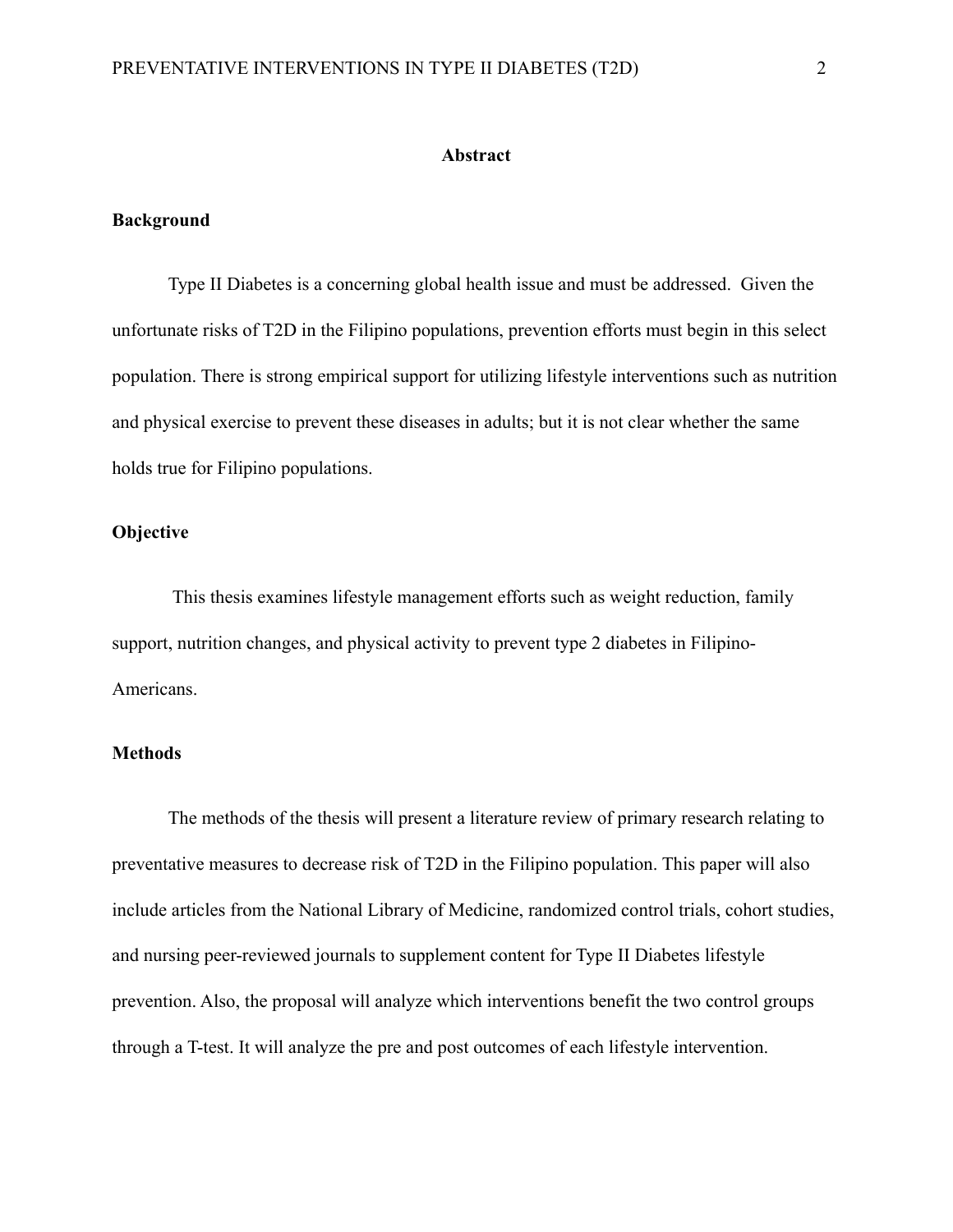# **Keywords:** Diabetes, Risk factors, Lifestyle interventions, Filipino

# Acknowledgments

I dedicate this paper to my family, Brando, Mildred, Zailea, Von, and Cebrina Flores. Thank you

for all your love, support, and sacrifice.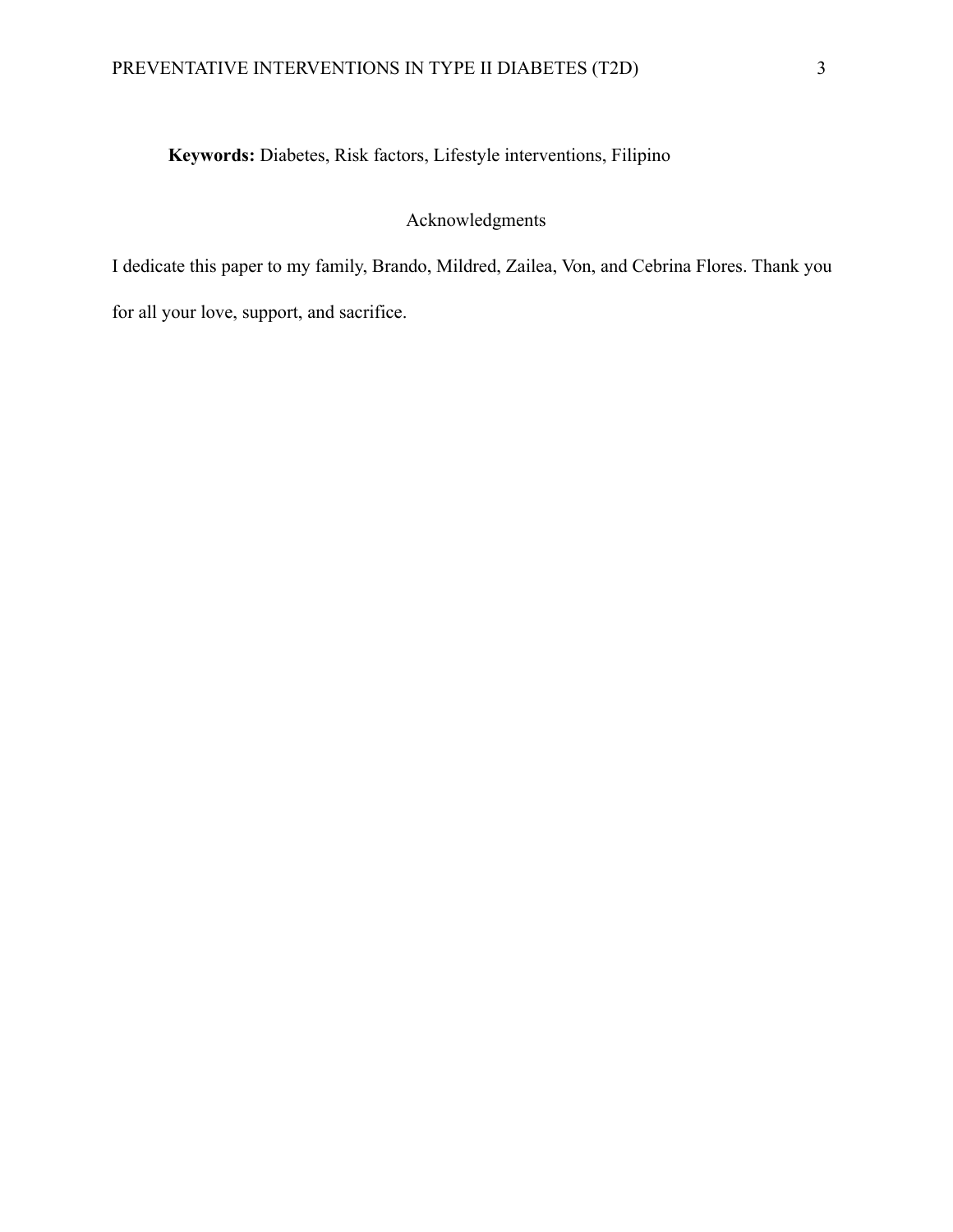# Table of Contents

| <b>Purpose Statement</b>     |  |
|------------------------------|--|
| <b>Research Questions</b>    |  |
| <b>Literature Review</b>     |  |
|                              |  |
|                              |  |
|                              |  |
|                              |  |
| <b>Theoretical Framework</b> |  |
| Proposal for Further Study   |  |
|                              |  |
|                              |  |
| Conclusion                   |  |
| References                   |  |
| Appendix                     |  |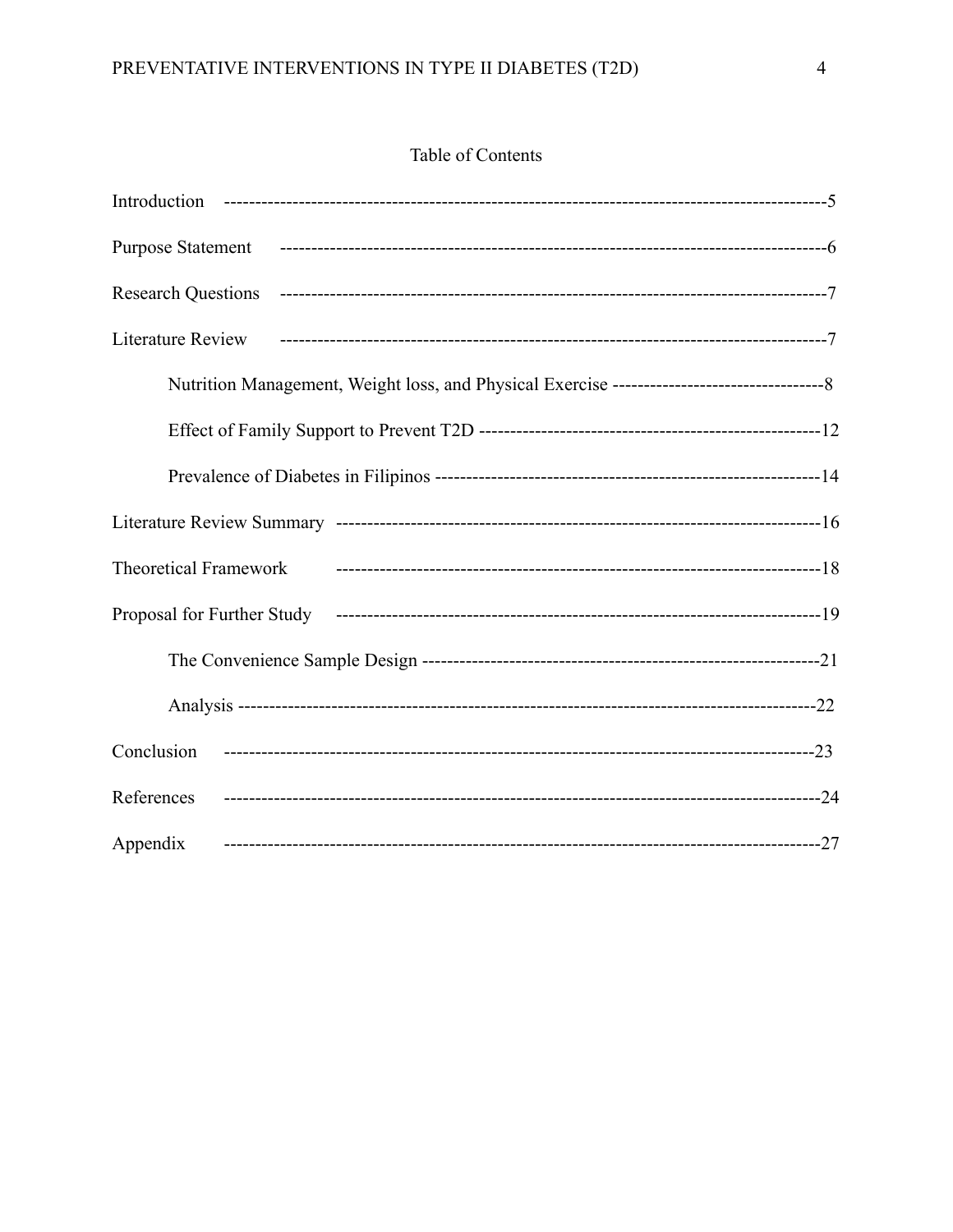#### **Introduction**

A nurse's role is to educate patients on preventative measures to help decrease risk of acquiring infectious, deficiency, hereditary, and physiological diseases. A significant chronic disease that may pose a significant health problem in younger individuals is Type II Diabetes. Therefore, due to the substantial causes of morbidity and mortality in having diabetes, nurses must make daily medical treatment decisions toward prevention. In the United States, diabetes is the seventh leading cause of death and the leading cause of kidney failure, pregnancy complications, blindness, foot amputation, and kidney failure (CDC et al 2017). With diabetes being a common metabolic disorder and high cause of death, several factors in diabetes prevention can greatly reduce incidence. The factors include diet modification, food preparation, physical activity, weight loss, and family support to name a few.

Type II Diabetes is a metabolic disorder caused by defective insulin secretion or inability of insulin-sensitive tissue to react to insulin. Being one of the major non-communicable, growing public health problems, it is also a medical condition difficult to treat, and expensive to manage. Asir et al (2014) states, "It has been estimated that the number of diabetes sufferers in the world will double from the current value of about 190 million to 325 million during the next 25 years" (p.1). With the high risk of developing a range of debilitating complications, it imposes important health and economic burdens. Genetic susceptibility, environmental influences, drastic increases of physical inactivity, obesity, and poor nutrition highlight the important factors responsible for the development of this health condition.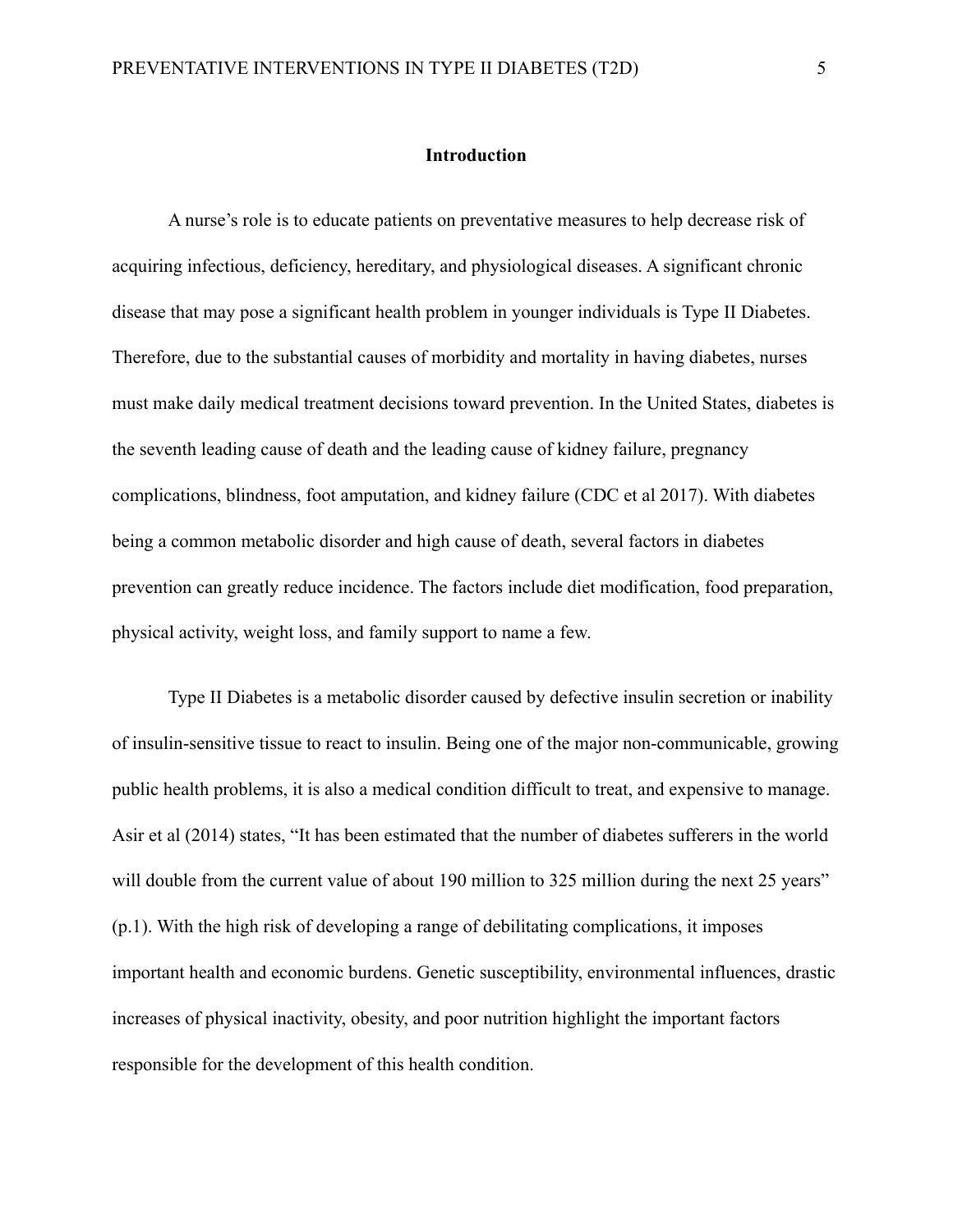Therefore, this paper will investigate which preventative lifestyle measures such as diet and exercise are effective in preventing risk of type 2 diabetes in the Filipino-American population. Are health care teams effectively implementing preventative measures to help people reduce risk of T2D? Are they actually effective in describing the risks and benefits and what they need to do to take care of themselves? How do nurses implement prevention measures so that there is no bias or stigmatization of patients? What role does fats, carbohydrates, and proteins have in the management of type 2 diabetes? There is much research that needs to be done in the Filipino-American population to further learn the efficacy and ethical considerations of lifestyle changes in type 2 diabetes management. Further, there needs to be research on which lifestyle measures optimally lower the risk of developing type 2 diabetes.

#### **Purpose Statement**

Few studies suggest that Filipino-Americans have an increased risk to develop Type II Diabetes. Filipino-Americans, an understudied population, have a high risk for obesity and metabolic dysfunctions (Huang et al., 2007). Little is known about the Filipino-Americans' risk for type II diabetes, considering the high prevalence. The research goal is to determine which preventative factors are optimal for type II diabetes prevention, perceived susceptibility, perceived severity, and self-efficacy toward the disease.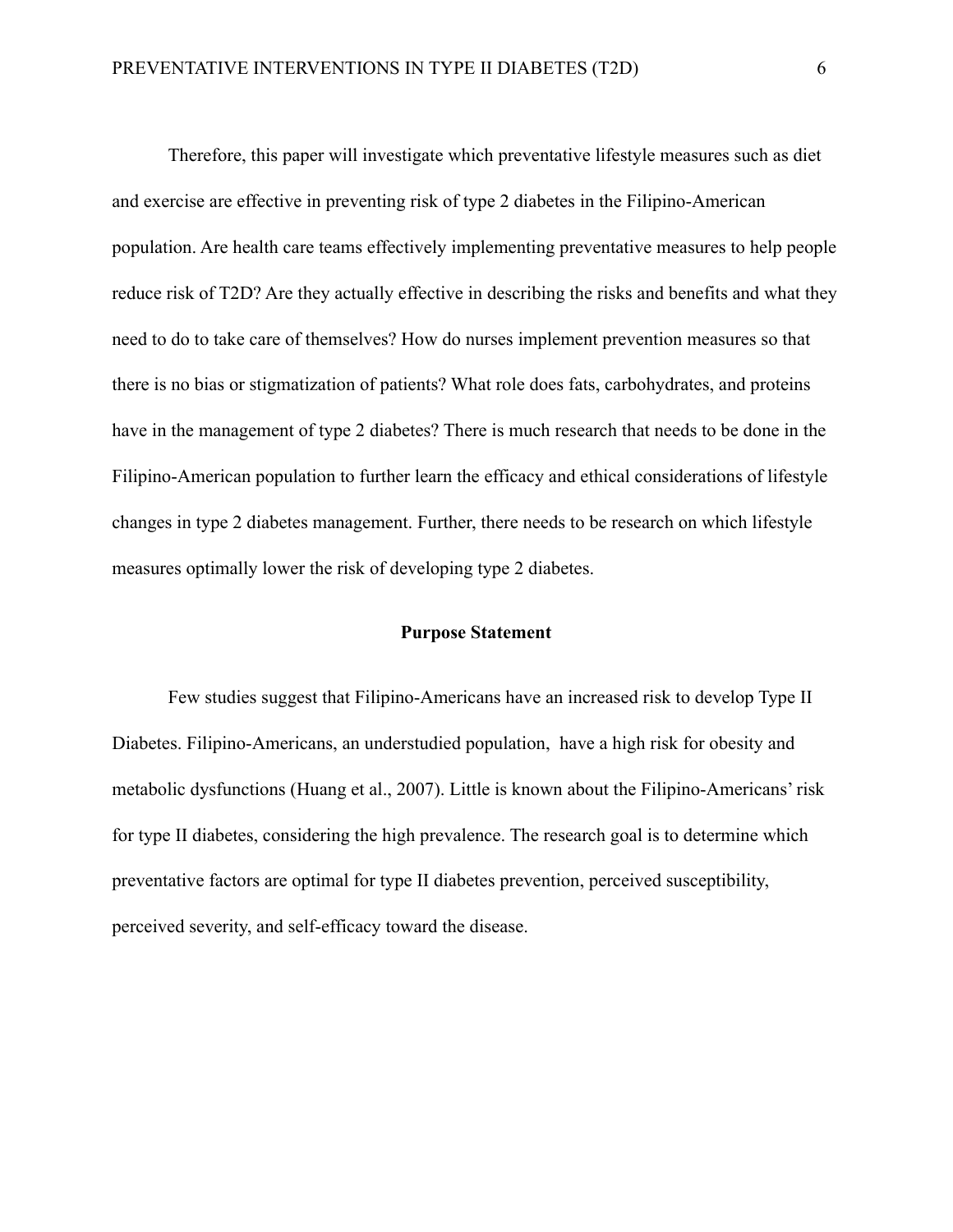#### **Research Question**

What role does lifestyle changes such as diet and exercise have in the prevention of type 2 diabetes in Older Filipino-Americans, and are there risks and benefits associated with particular approaches?

How effective are lifestyle changes contributing to decrease risk of Type II Diabetes?

Several sub-questions I hope to answer:

- Which risk factors increase risk of acquiring type 2 diabetes in Filipino-Americans?
- What is the prevalence of diabetes in the Filipino-American population?
- Are health care providers actually effective in describing the risks and benefits and what they need to do to take care of themselves?
- What role does fats, carbohydrates, and proteins have in the management of type 2 diabetes?

#### **Literature Review**

The investigator explored the available literature related to the topic of study. The search terms included lifestyle prevention interventions, diabetes prevention, effects of lifestyle changes to decrease type 2 diabetes, and prevalence of diabetes in Filipinos. He found three themes within the literature: (1) Nutrition Management, Weight loss, and Physical Exercise; (2) Effect of Family Support to Prevent T2D; and articles that focus on the (3) Prevalence of Diabetes in Filipinos. The investigator was able to find connections to his own proposed research through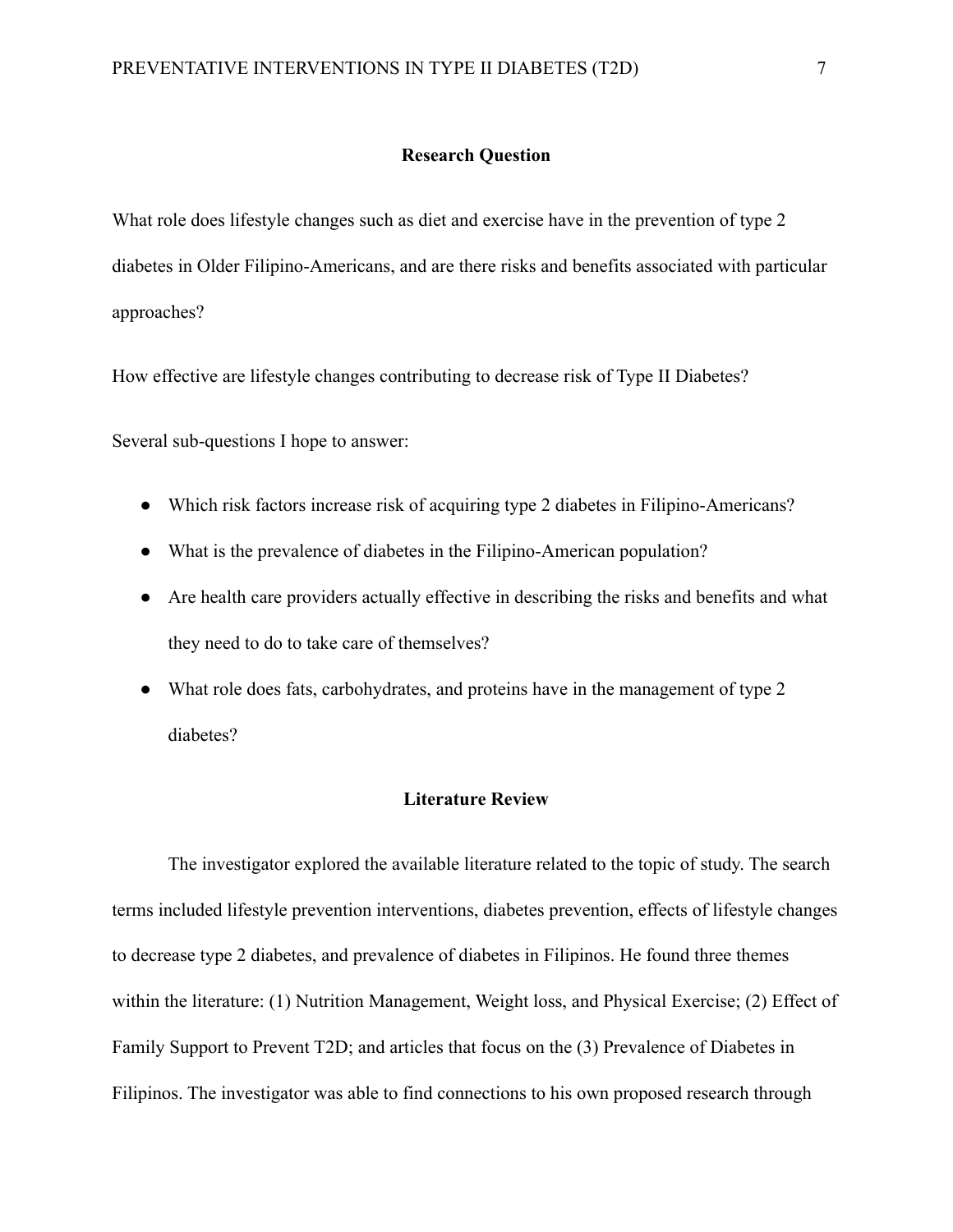each article identified below. This information will help guide him in his study of preventative lifestyle changes to reduce risk of type 2 diabetes in Filipino-Americans. See literature review table for a summary of each article in Appendix A.

## **Nutrition Management, Weight loss, and Physical Exercise**

Uusitupa et al (2019) conducted a systematic review and meta-analysis of seven randomized control trials(RCT) of 4090 participants, predominantly middle-aged participants with glucose impairment. The purpose of the review was to determine whether lifestyle changes, diet, physical activity and early prevention of Type II Diabetes(T2D) would lower risk and prevent complications. Of the RCTs selected, the study-specific criteria of the groups included participants doing lifestyle interventions vs participants having no change in lifestyle modification. The seven RCTs used a 2 hour oral glucose tolerance test with a follow-up of 1 year to assess which lifestyle changes impacted diabetes management. Data extraction consisted of relevant data related to the topic which include: sample size, participant characteristics, study setting, monitoring habits, composition of diets, funding sources, and outcome data. To evaluate certainty of evidence in the systematic review, the GRADE approach was used. Although there were no major limitations of this review, there was only the issue of high heterogeneity.

In relation to my proposal of lifestyle interventions, the researchers found that, "The risk of T2D was 89% lower in individuals who were able to sustain weight loss of at least 5% over 3 years than in individuals without significant weight changes...Weight loss by means of a healthy diet with lower saturated fat intake, but rich in vegetables, fruit, and whole grain products is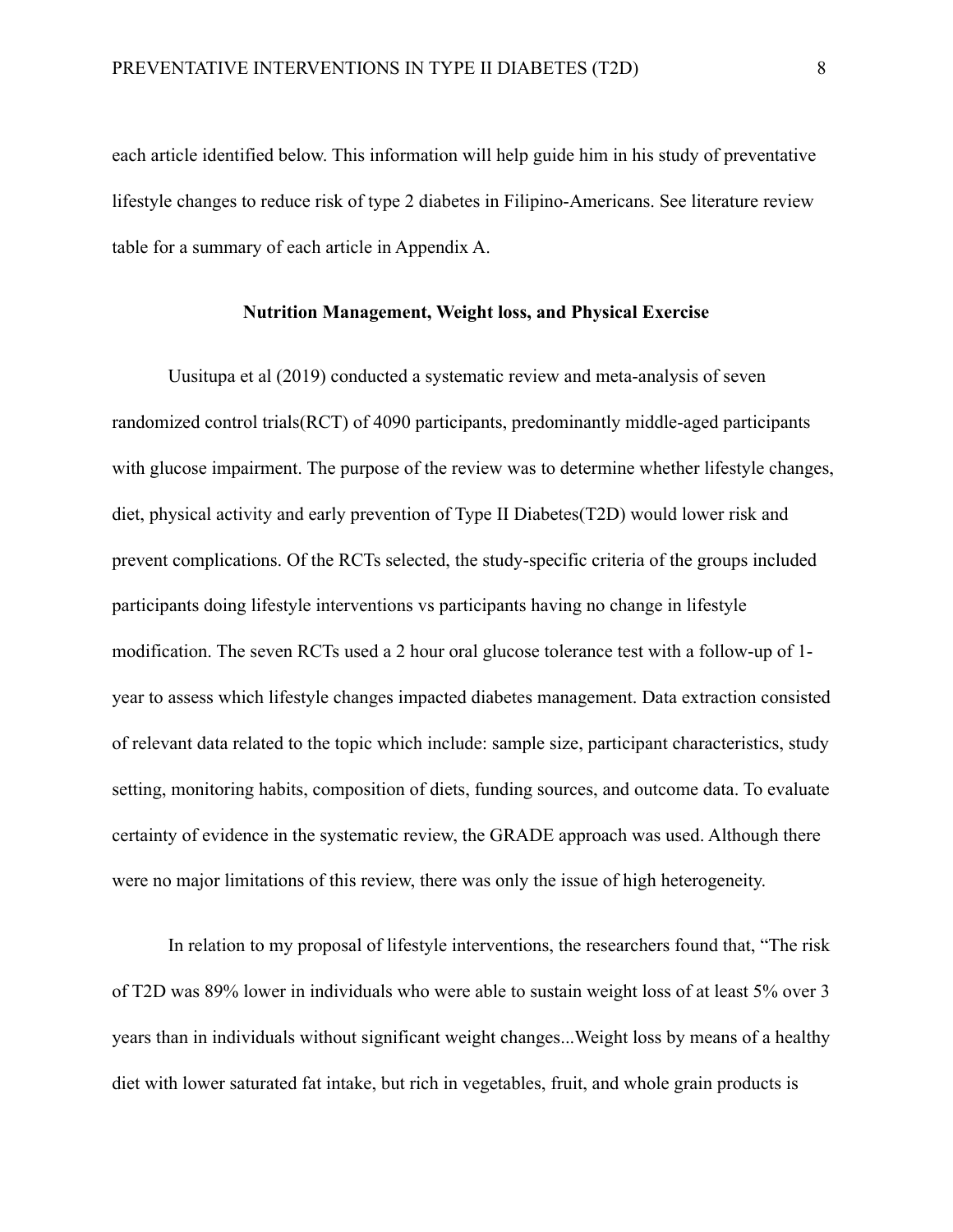beneficial in the prevention of T2D, especially when combined with physical activity" (Uusitupa et al 2019, p.13). Through the data obtained by this review, the strengths of this review alludes that weight loss is a significant factor in reducing risk of T2D. Weight loss is closely associated with changes in diet and physical activity. Diets that increase the risk of T2D include: consumption of processed and unprocessed red meat, white rice, high saturated fats, refined grains, and sugar-sweetened beverages. Whereas, optimal diets to decrease T2D risk and have cardiometabolic benefits include: green leafy vegetables, total dairy products, whole grains, moderate alcohol consumption, fruits rich in anthocyanin, legumes. The review explains the importance of lifestyle modification and recommends a diet moderate in fat, low in saturated fat intake, rich in fiber, whole grains, and fruit and vegetables, as well as a Mediterranean-type diet to decrease incidence of T2D (Uusitupa et al 2019).

Karlsen et al (2013) conducted a 1-year cohort study on predictors of weight loss under a residential intensive lifestyle intervention program (ILI). The sample included 200 participants who were morbidly obese and referred to a Norwegian rehabilitation center from public hospitals. The study was conducted from May 2006 to November 2010. Participants were all Caucasian with one participant leaving the program early, resulting in a sample size of 199. The participants consisted of 71% women, mean age of 45 years of age, and a body mass index of 42 kg/m2. The goal of the study is for participants to attain a weight loss of greater than or equal to 10% of the patient's weight. Weight and body fat were measured by the Tanita Body Composition Analyzer TBF-310 in which weight is measured before breakfast, after urinating, and after a 20-minute walk. The study also used questionnaires such as the Obesity and Weight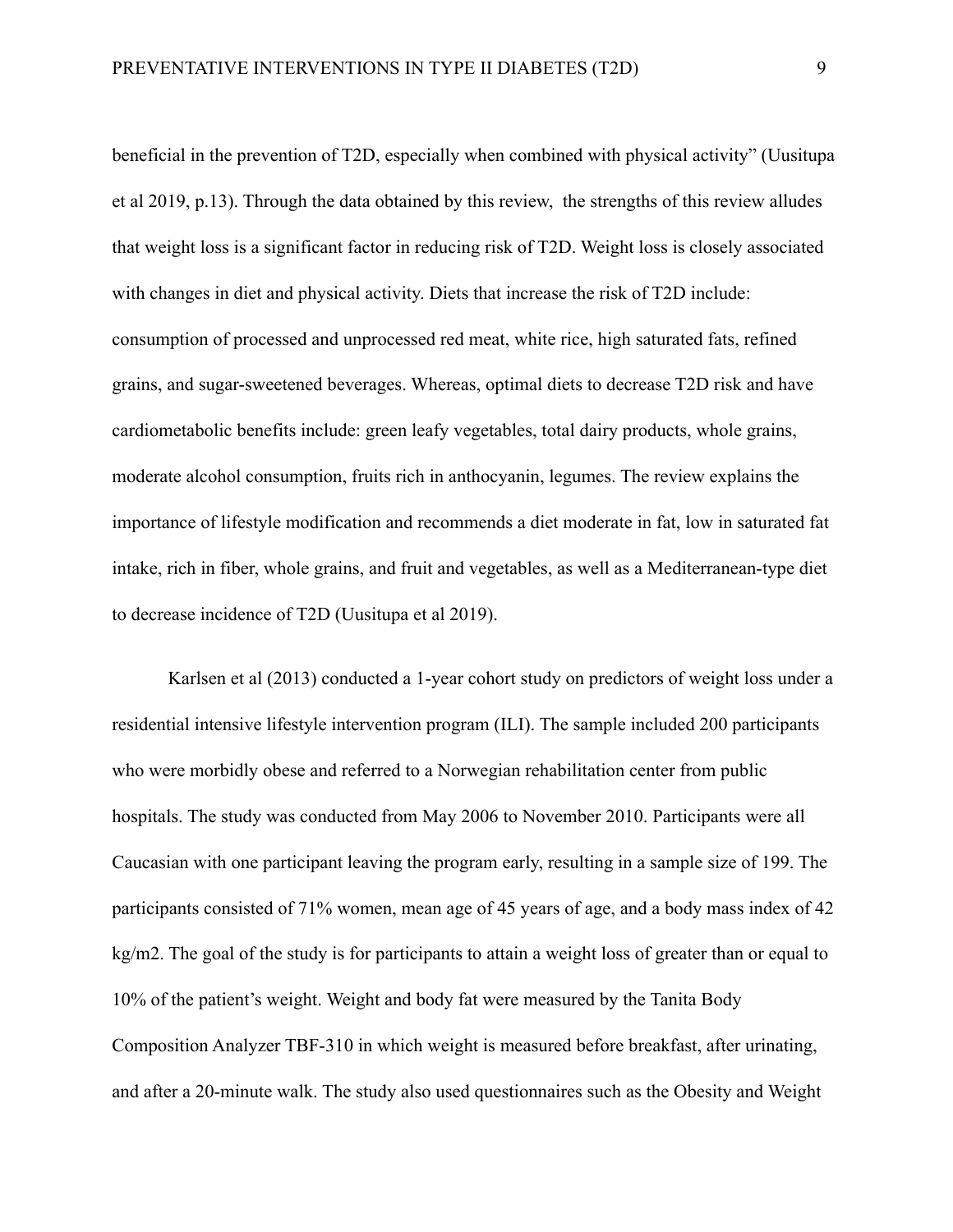Loss Quality of Life questionnaire, Weight Related Symptom Measure, and Medical Outcome study. All of the tools were deemed valid and reliable. Including several methods of data extraction was another strength of the study. The results of the study show that both male and females had substantial weight and fat loss. Also, women experienced an increase in emotional health related quality of life and a decrease in waist circumference. The limitations of the study include that the design was observational which minimizes ability to determine effects. Also, the lack of heterogeneity was found in that the participants were all Caucasian, limiting generalizability.

In relation to my thesis of lifestyle interventions, Karlsen et al (2013) states, "the between-person variances of weight loss following non-surgical weight loss programs vary greatly, suggesting such programs to be individualized rather than standardized" (p.7). The authors "found that personal factors like age, mental health-related quality of life (HRQL) and occupational status had a direct effect on 1-year excess weight loss (EWL)" (p.7). The study finds that significant determinants of weight loss are based on social and mental determinants. The social determinants include family support and follow-up visits with general practitioners. These factors hold patients accountable through the use of evidence-based care, education, and support. Mental determinants include self management of weight loss through the use of food diaries. Use of food diaries significantly showed high adherence by keeping the participants accountable for their lifestyle changes by use of a routine. Therefore, individualized programs rather than standardized programs influenced greater weight loss over a long term period.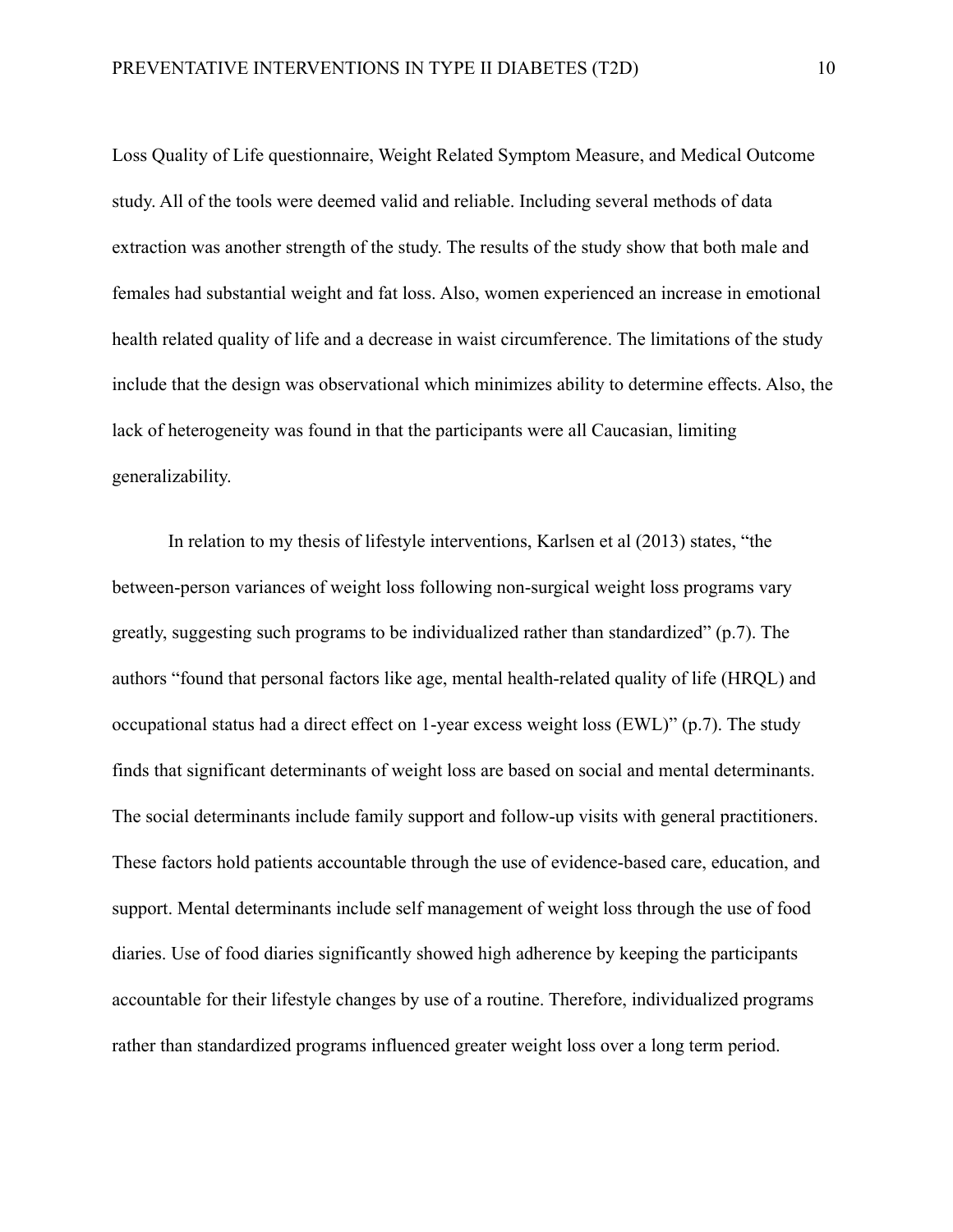Smith et al (2016) initiated a cohort study up to 675,496 people, with participants having cumulative type 2 diabetes incidence. The purpose of the study was to determine the prevalence of type 2 diabetes(T2D) associated with physical activity(PA) and amount of PA to lessen incidence of T2D. Follow-up time varied from 3 to 23.1 years and data extraction was through questionnaires and interviews. All information relied on self-reports, with 12 studies conducted in the USA, two in Australia, eight across Europe, and six in Asia. The strengths of the literature was the use of PA exposure dose in MMET h/week rather than MET h/week. This helped to ascertain that more intense physical activity harbored greater benefits in metabolic management. Limitations of this study include, high heterogeneity and self-reporting of physical activity behaviors. These factors may have distorted results due to diagnostic bias, different timeframes, and different units of physical activity.

In relation to my thesis of lifestyle interventions, Smith et al (2016) alludes that, "an activity volume which is commensurate with adherence to the current public health recommendations of 150 min of moderate to vigorous physical activity(MVPA) per week compared with sedentary individuals was associated with a reduction in the risk of type 2 diabetes by 26% (95% CI 20%, 31%) in the general population" (p.13). The literature states that inactivity increases the prevalence of diabetes. In fact, a sedentary lifestyle is associated with increased insulin resistance and poorer glycemic control. Therefore, physical exercise is a lifestyle intervention that allows the body to be more sensitive to insulin, keeping blood sugars under control. Moderate to vigorous exercise, helps one to manage diabetes or prevent incidence.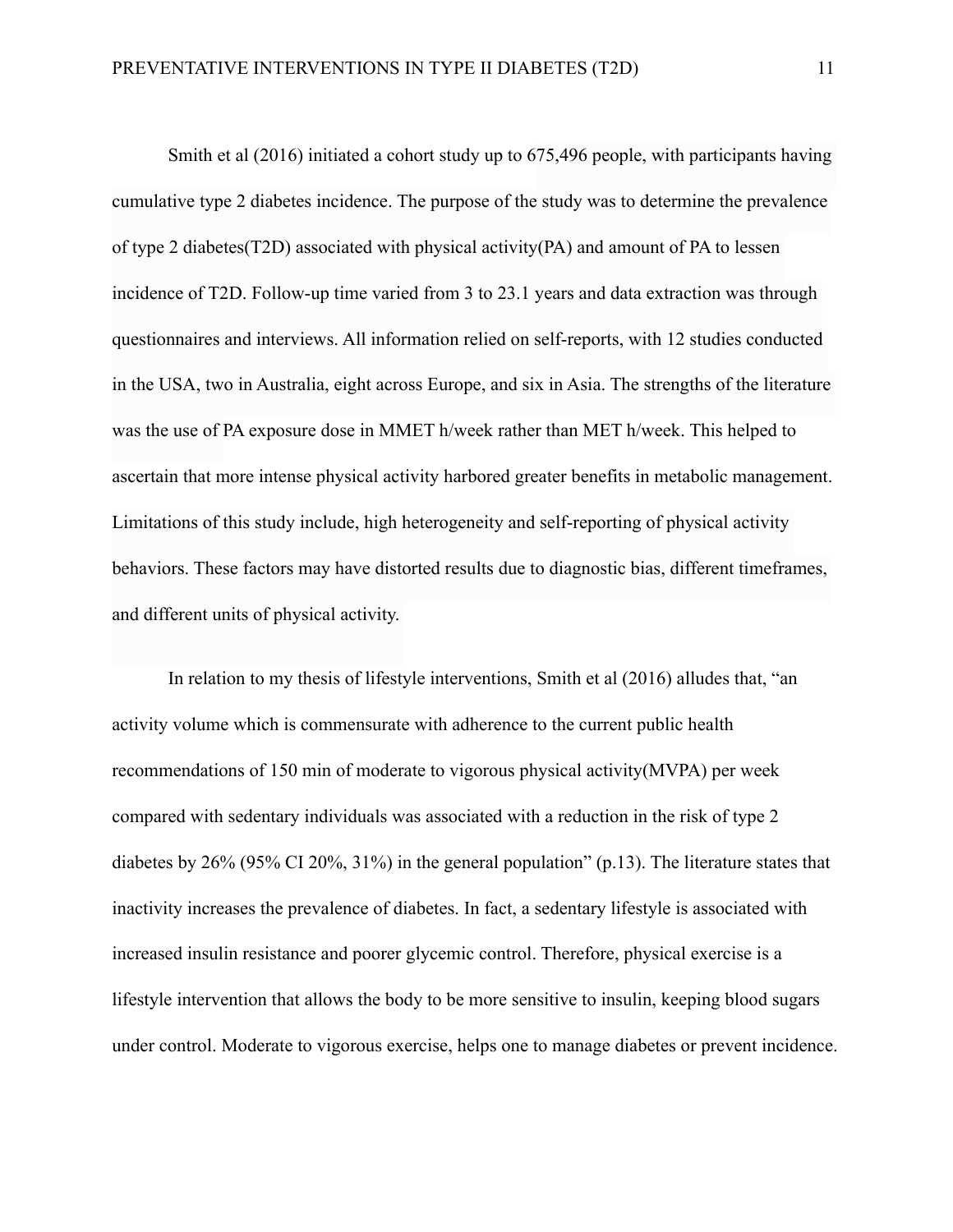Vargas-Ortiz et al (2020) conducted a randomized control trial of six months and twelve month follow-up. The purpose of the study was to compare the impact of family support(FI) vs individual intervention(II) on T2D prevention. The sample included Mexican residents from Guanajuato state ages 18-60 years with the diagnosis of prediabetes as part of the University Cohort Project CARE-in-DEEP Study. The results show that patients who face the management to control glucose levels by themselves have poor blood glucose compliance. However, to influence continued medical compliance, family support is the causative factor to modify their lifestyle in diabetes prevention and management. In the study, there were significant dropouts out of the study due to change of address, new employment, and pregnancy. The low adherence was due to lack of availability or interest. Vargaz-Ortiz et al (2020) states, "Although some patients left the intervention due to specific causes such as pregnancy (one patient of the each group), change of address (one patient of the II group), new employment (one patient oh the FI group) and no localization (7 patients of the II group and 5 of the FI group), the highest proportion of drop-outs was due to lack of interest from the patients" (p.5). In fact, the low adherence of participants emphasized poor interest in diabetes prevention. Therefore, a key role in the metabolic control of the patients is family support. It provides a favorable environment that reduces stress and improves compliance. The strength of the study lies in the collection of anthropometric measurements, metabolic evaluation, and nutritional/physical activity questionnaires to assess the effect of lifestyle interventions. The limitations of this study include incomplete data on the change of caloric intake and physical activity of the participants at both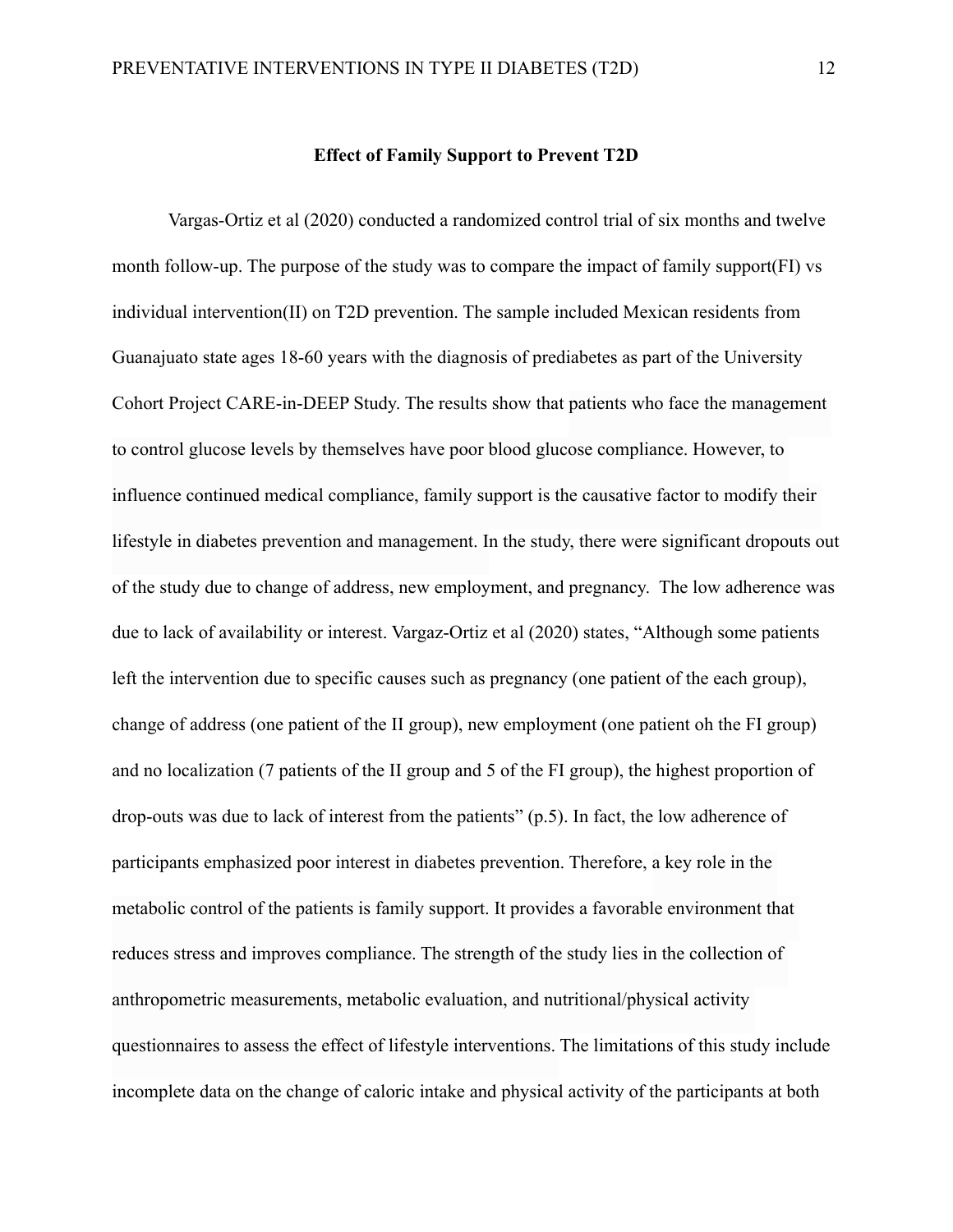the 6 and 12 month follow up. Another significant limitation of the study was the high incidence of dropouts, reflecting lack of availability to invest time in health promotion and prevention of diabetes.

In relation to my proposal of preventative interventions, Vargas-Ortiz et al (2020) concluded that, "The family support on T2D management was associated with glucose levels < 140 mg/dl and improvements on metabolic outcomes. The family, as a universal social system, is the first contact with the patient and may have different influences. A lack or insufficient support from the nearest nucleus of the patient can predispose to metabolic decontrol by limiting or obstructing the adequate control and treatment of the disease. In the general population, there is a low adherence to treatment prescriptions and changes in lifestyle are extremely difficult sometimes due to lack of family support, which affects optimal control in patients with T2D" (p.2). At the six month follow-up, both groups of patients had significant improvements in all anthropometric measurements(height, BMI, waist circumference, and body composition). At twelve months, improvements continued to excel with the interdisciplinary family group(FI) and were lost with the individual group(II). Vargas-Ortiz states, "Family members of the FI group had improvements in triglycerides, total cholesterol, HDL and LDL, in contrast, lipid profile worsened in the II group; these improvements in total cholesterol  $(p = 0.01)$  and LDL  $(p = 0.003)$ where significantly better in the FI groups vs II group" (p.7). At 1 year of follow-up, family intervention influenced greater long term impact in improving lipid profile, body mass index, and anthropometric characteristics compared to individual intervention. In relation to my thesis, the presence of family support creates a favorable environment to optimize compliance in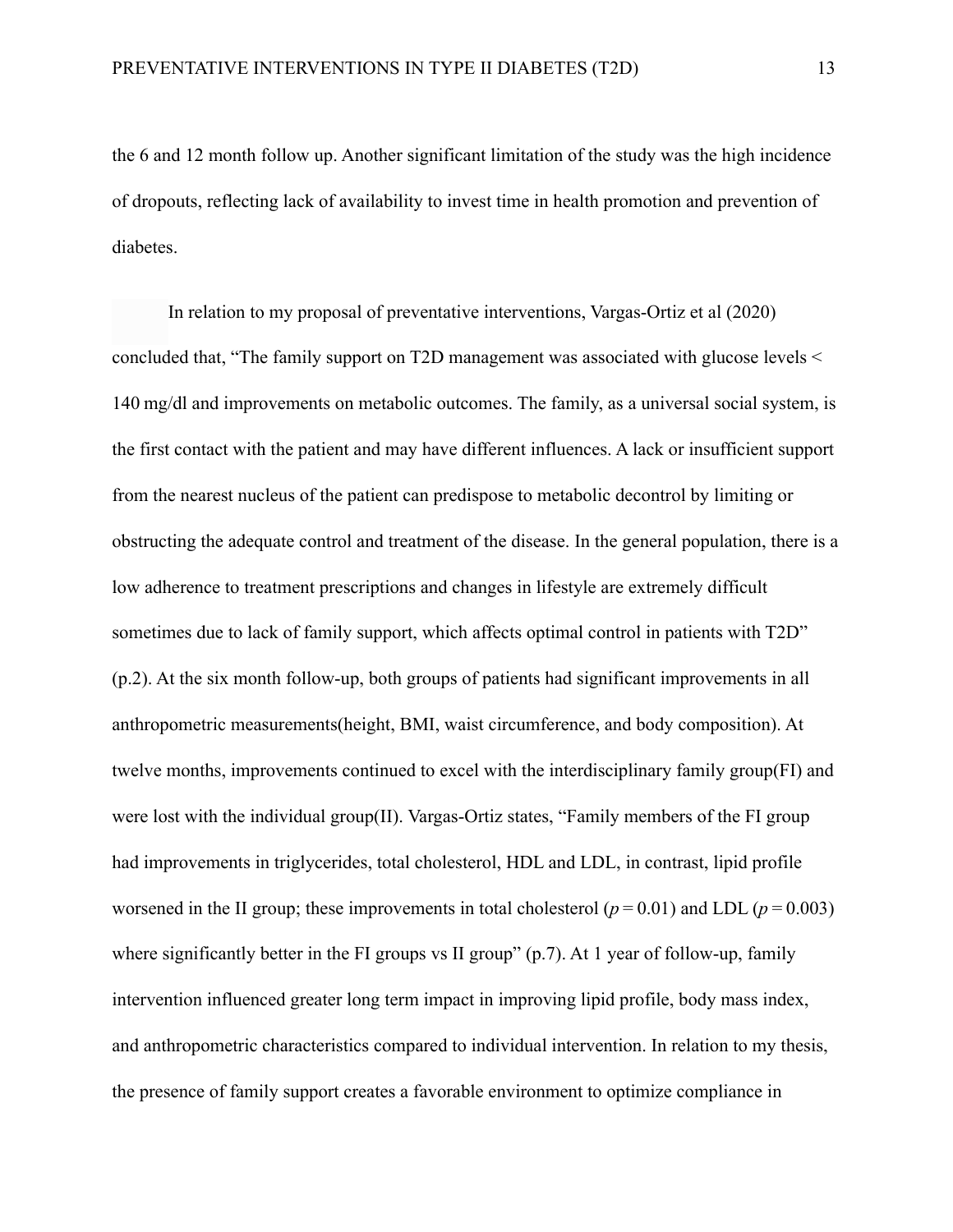diabetes management. Therefore, family support increases compliance with diabetes management.

## **Prevalence of Diabetes in Filipinos**

Fuller-Thomson et al (2017) conducted a population-based review based on quantitative research. The sample included 141,597 respondents over 18 years of age from 2007, 2009, 2011. There were 1,914 Filipino Americans and 92,703 non-Hispanic whites. The purpose of the study was to determine the prevalence of diabetes in non-obese Filipino Americans and determine risk factors in both men and women compared to non-Hispanic whites. To acquire data for the study, Fuller-Thomson et al (2017) gave a CHIS questionnaire to the participants. The results indicated that compared to non-Hispanic whites, Non-obese Filipino Americans had twice the odds of diabetes risk. Risk factors for non-obese Filipino men include: older age, poverty, cigarette smoking, and overweight. For Filipina women, old age was the only risk factor. The strengths of the study include the use of a population-based review and logistic regression analyses confirmed the high prevalence of diabetes in Filipino-Americans. Also, the use of the California Health Interview survey(CHIS), implemented random digit dialing to create population-based representative samples of Californian adults, decreasing bias. The limitations of the study include self-reports and lack of blood tests/chart review resulting in diagnostic and sampling bias.

In relation to the population of study in this thesis, Fuller-Thomson et al (2017) states, "In this representative community sample of non-obese Californians, the prevalence of diabetes among Filipino Americans was approximately three times higher than that of non-Hispanic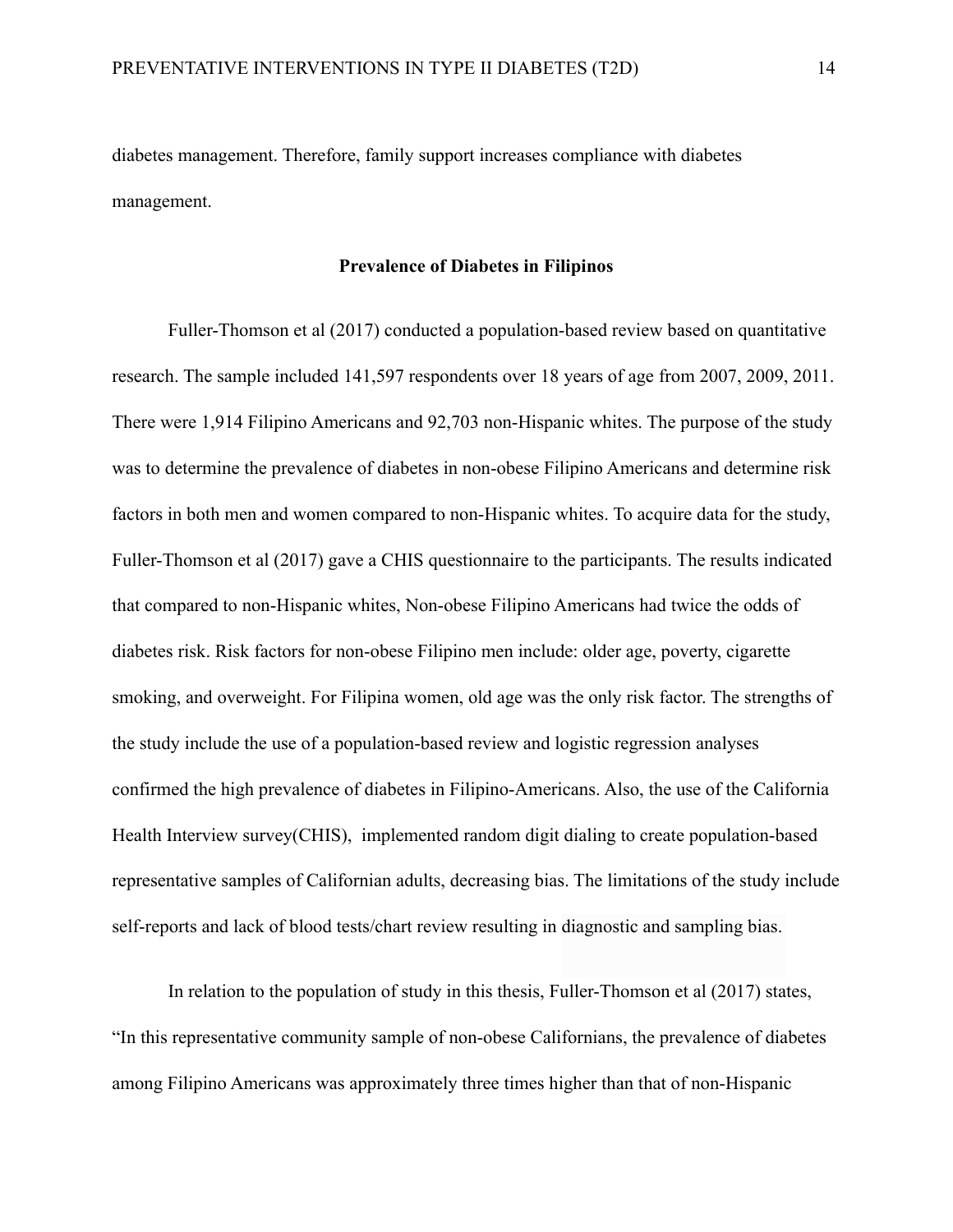whites. Analyses conducted for the Filipino-only sample found that gender and poverty had a significant interaction" (p.4). The major risk factors are closely associated with health inequities. Poverty in any case may prevent one from seeking care and managing their conditions due to financial problems. Also, with financial problems, access to unhealthy nutrition may increase risk for disease such as diabetes. In the study, Fuller-Thomson et al (2017) adds that, "The prevalence of hypertension is very high among Filipino Americans" (p.6) This is largely due to poor nutrition and diets consisting of high salt contents such as traditional foods: fish sauce, fish paste, salted egg, and fried pork skin to name a few. Thus, high sodium intake increases risk of hypertension, heart disease, T2D, and stroke. Unhealthy diets may increase new onset of diabetes alongside other comorbidities. Therefore, cultural, sex-specific, socio-economic, and lifestyle factors increase prevalence of diabetes in Filipino-Americans.

Cuasay et al (2021) conducted a cross-sectional study in the Houston, Texas, metropolitan statistical area between September 1998 and March 2000. The sample included 831 Filipino-American participants aged 20-74 to determine the prevalence of diabetes and the risk factors that contribute to the disease. The major risk factors that were assessed include age, sex, family history of diabetes, socioeconomic status, obesity, acculturation, region of birth and history of gestational diabetes. To gather participants, posters and fliers were disseminated to local businesses by use of a convenience sample. In order to gather the information in their study, a questionnaire was developed to acquire health-related data and given to the Filipino-American community. Logistic regression analyses were used to calculate odds for each risk factor. The results of the study show that Filipinos are at greater risk of developing type 2 diabetes related to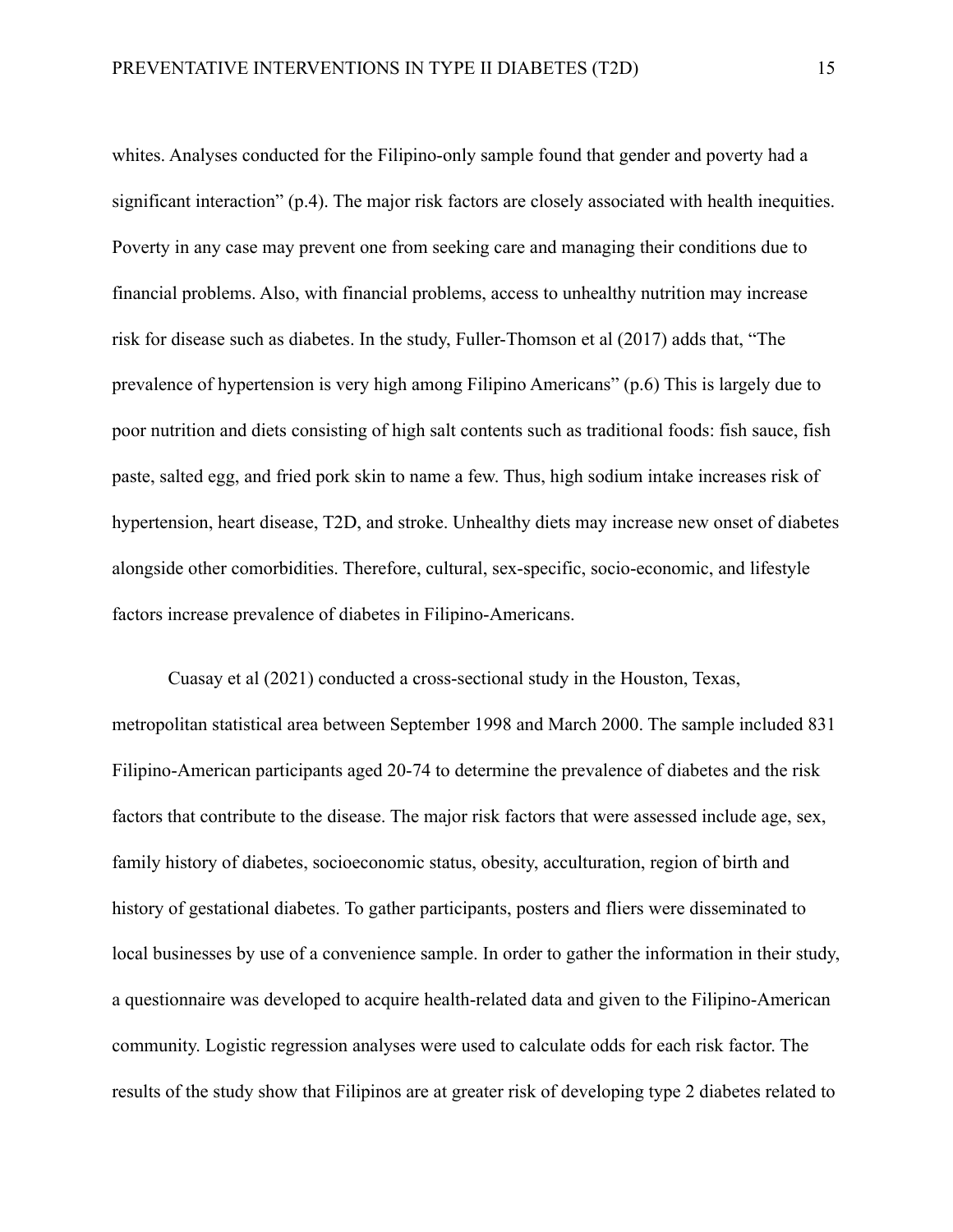determinants of age, family history, obesity, and low income. Strengths of this study was the use of posters and flies to promote survey participation. The limitations of this study include use of a convenience sample and participation rate, leading to a participation bias/lack of representation.

In relation to the population of study in this thesis, Cuasay et al (2021) found that, "Type 2 diabetes prevalence rate of 16.1% was estimated from a convenience sample of Filipino-Americans in the Houston metropolitan statistical area (MSA)...In both populations, prevalence increased at every decade of life and was higher among individuals who were obese or with lower education" (p.2,3). The prevalence of diabetes in Filipino-Americans is vast in population with health inequities. Also, dietary patterns such as white rice consumption, insufficient sleep, and poor blood pressure management are significant risk factors that increase prevalence. The results show that Filipinos with comorbidities, unhealthy lifestyle behaviors, and inactive lifestyles may have diabetes in the future. Therefore, by seeing the high risk of diabetes in Filipinos, research must be conducted to implement interventions to decrease prevalence.

#### **Literature Review Conclusion**

According to data collected during this literature review, lifestyle preventative interventions have been proven to have a positive outcome on people with risk and diagnosed with T2D. The studies found that individualized lifestyle interventions were found to improve patient outcomes. All articles showed improved glucose control, improvements in anthropometric measurements, and better health outcomes after lifestyle interventions were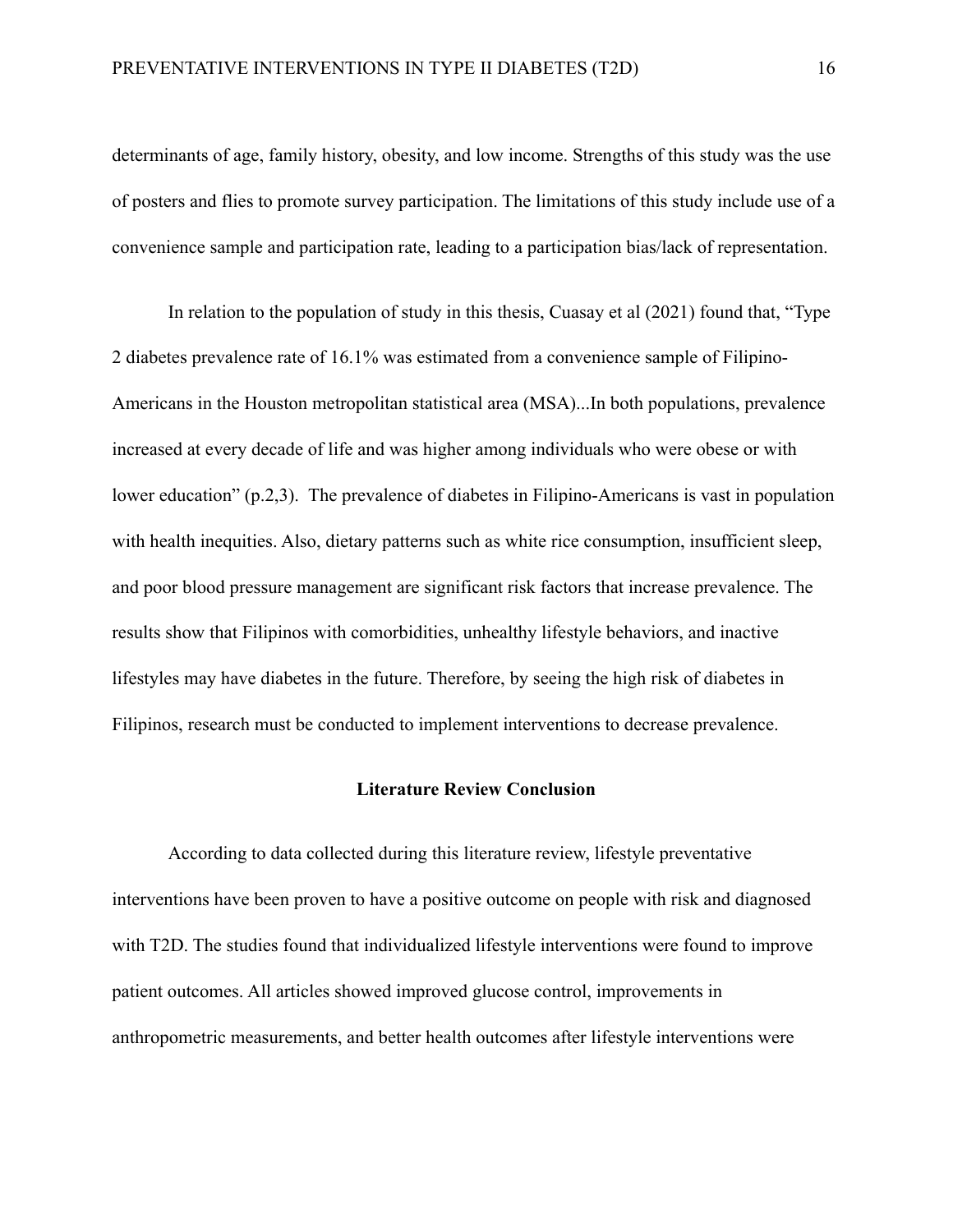implemented. Results showed promise for lifestyle preventative interventions as essential treatment for decreasing risk of T2D.

 Further research is needed to study the long-term and short-term effects of lifestyle prevention interventions in Filipino-Americans. There is very little public health research on the rapidly growing population of Filipino-Americans and diabetes care/management. More research on the quality and types of lifestyle interventions plus effectiveness of interventions must be researched considering the high risk of diabetes in the Filipino-American population. Assessing dietary patterns, cultural factors that increase risk of diabetes, and having more research on Filipino-Americans and the high risks of diabetes, provides future researchers with data on diabetes risk in the Filipino-American population and which interventions most likely will decrease incidence.

Research on lifestyle preventative interventions shows that it can be applied to diabetes management but also to decrease risk of cardiovascular disease. The studies found in the literature review show promise for future research on figuring out how to promote awareness of the diabetes risk in this select population. Most importantly, positive outcomes from lifestyle prevention measures may easily and inexpensively influence implementation of therapies to decrease risk. This allows Filipino-Americans and other populations at risk to stray away from the expense of traditional methods of inpatient care. Lifestyle changes allow participants to target unhealthy behaviors, which strengthens health promotion and improves their quality of life.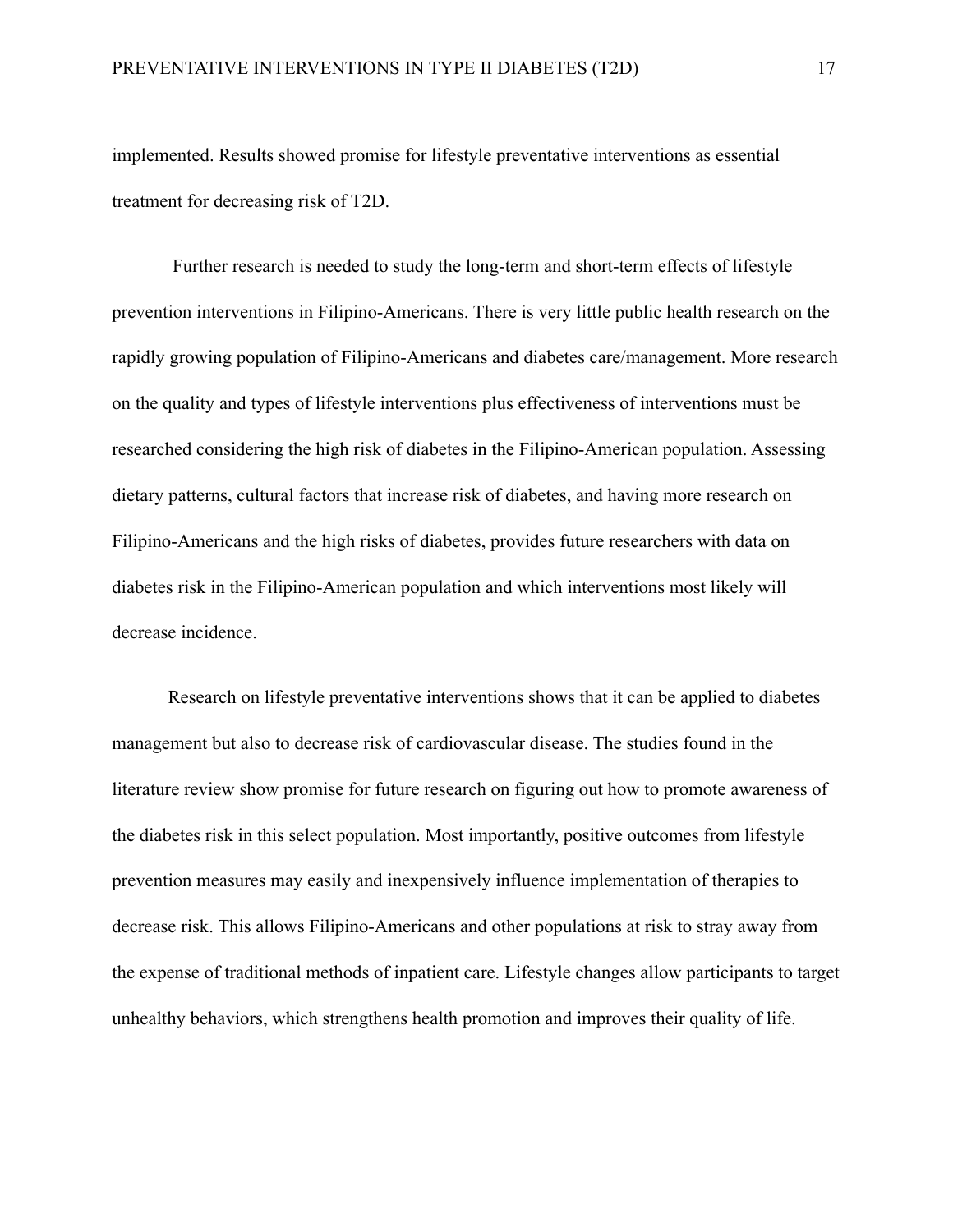#### **Theoretical Framework**

Nola Pender, a widely renowned nursing theorist and educator, earned her Bachelor of Science in Nursing at Michigan State's School of Nursing. She is best known for her work in health promotion which is widely used in nursing research, education, and practice. Her research interests have focused on physical activity, adolescent health, health promotion and the factors that influence health behavior, and health behavior counseling (p.1). Nola Pender's influence in health promotion has helped nurses improve patient & client well-being with the use of positive health behaviors. The role of the nurse in the health promotion model is to assist the client in changing behaviors to achieve a healthy lifestyle. Her introduction of health promotion techniques into mainstream society has served as a foundation to promote well-being with healthy lifestyles.

A theoretical framework that supports preventative lifestyle interventions in T2D includes Nola Pender's theoretical framework of health promotion. Pender defines health as, "a positive dynamic state nor merely the absence of disease" (Parveen, 2021, p.3). Pender's ideology of health promotion is based on the individual and the behaviors they choose. The individual's way of life can either decrease or increase risk for disease. Therefore, the theoretical framework of health promotion emphasizes different major concepts which include: "Individual characteristics and experiences (prior related behavior and personal factors), Behavior-specific cognitions and affect (perceived benefits of action, perceived barriers to action, perceived self-efficacy, activityrelated affect, interpersonal influences, and situational influences), and Behavioral outcomes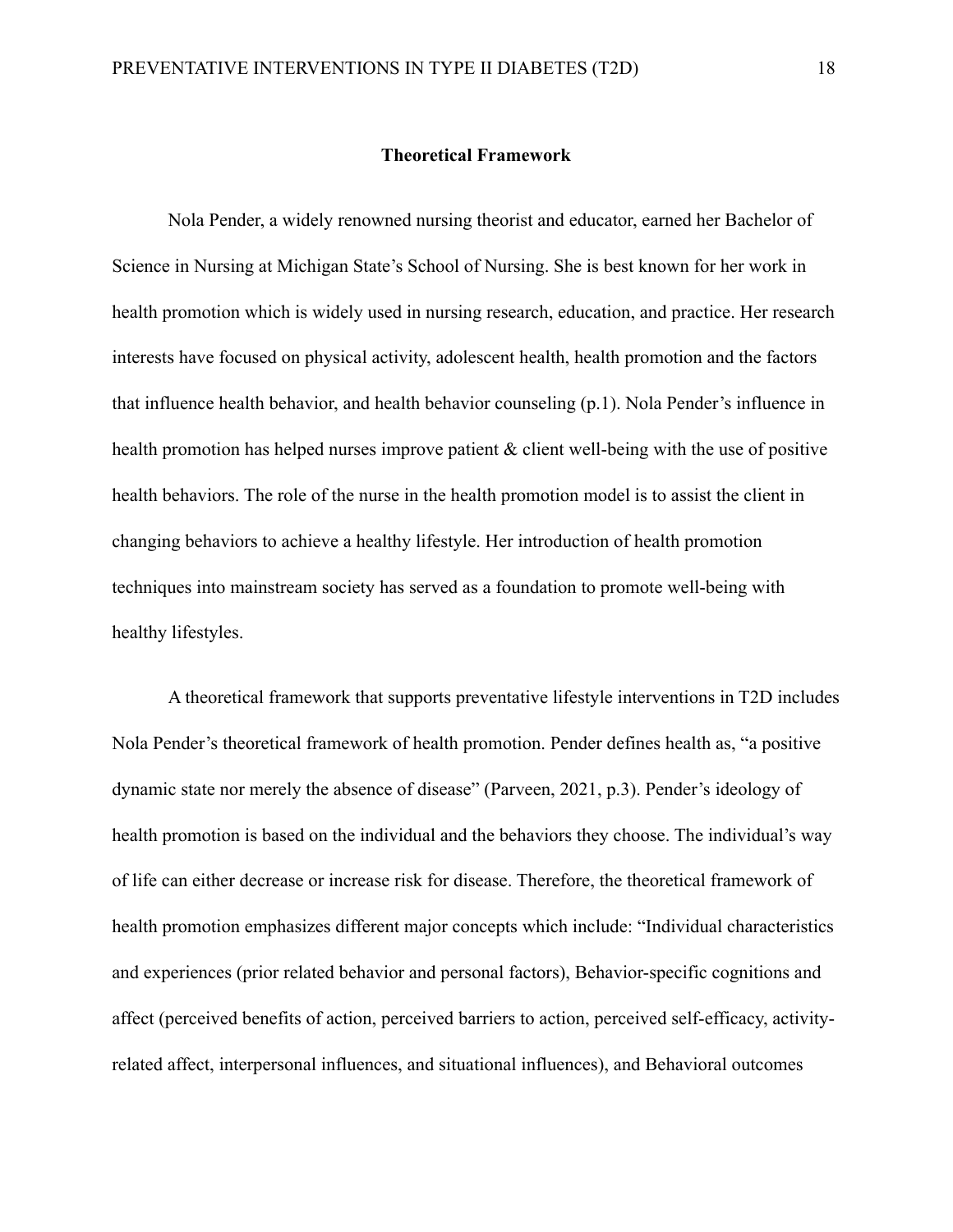(commitment to a plan of action, immediate competing demands and preferences, and healthpromoting behavior)" (Pender, 2002, p.3). Through the use of the health promotion model, health care professionals understand the effect of social, cultural, socioeconomic, environmental, personal, and physical factors on a person's health. Continued health promotion is vital to motivate/demotivate patients to decrease health risks.

#### **Proposal for Further Study**

In order to improve outcomes in diabetes management and prevention, lifestyle interventions have proven to decrease prevalence of Type 2 Diabetes in the Filipino-American population. Also, this thesis determined there is a lack of research in the Filipino-American population, a high-risk population. Unhealthy behaviors and sedentary lifestyle choices are few of the factors that contribute to an increase of prevalence of type 2 diabetes. The research found in literature reviews show the effectiveness of lifestyle interventions such as exercise, nutrition, and family support. In order to assess the effectiveness of prevention in lifestyle changes in the Filipino-American population, the need for a longitudinal study is needed to determine the longterm effects of lifestyle changes and whether such preventative measures decrease risk of type 2 diabetes in the Filipino-American population. Also, better research follow-up with the treatment/ non treatment groups during a long longitudinal study will help with gaps in previous studies. The difficulty lies with participant's medical compliance to the study and to assess which lifestyle interventions should be attempted for T2D prevention. Research articles included in this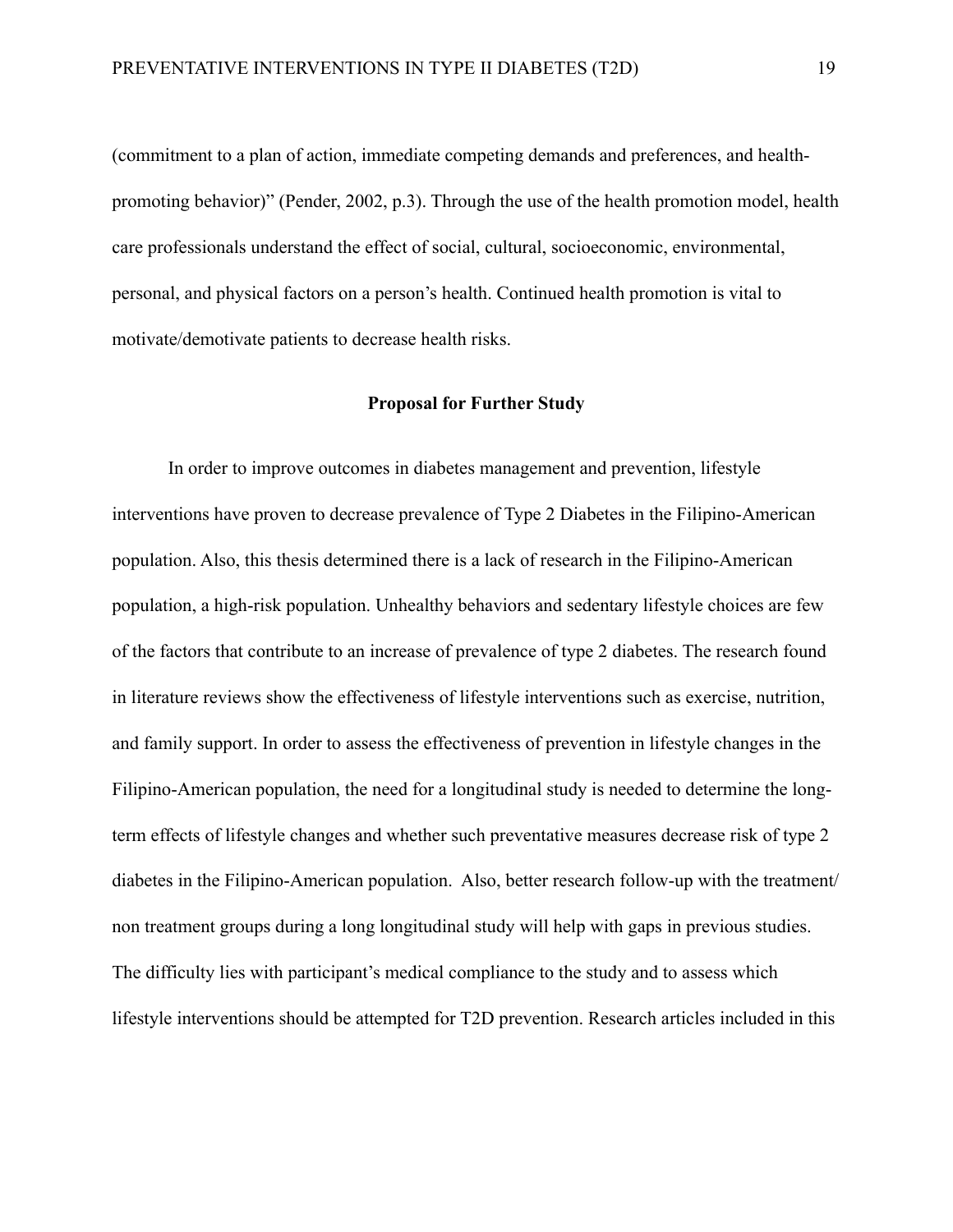literature review provides excellent data on results and will help strengthen the design of future research studies on examining the long-term effects of lifestyle changes for T2D.

The research question being studied is- what are the effects of long-term vs. short-term lifestyle changes with a focus on prevention in older Filipino-Americans? This author hypothesizes that the group receiving long-term lifestyle therapy will exhibit more positive outcomes during assessment. The purpose of this study is to identify any positive, or negative, outcomes of Filipino-Americans receiving lifestyle prevention measures and assessing the quality of any positive and negative outcomes between the two groups.

This study will be quantitative, inferential statistics design, using the Diabetes Self-Management Questionnaire (DSMW) tool. This tool was developed at the Research Institute of Diabetes Academy Mergentheim which used questionnaires assessing self-care, regimen adherence, glycemic control, and behavior changes. This study is designed to target the older Filipino-American population by use of a convenience sample to target the desired population. This sampling technique will help acquire participants of the target desired population. In order to implement lifestyle interventions, use of a healthcare system that includes a high Filipino-American population would be necessary. Examples such as medical centers in the Bay Area(Kaiser South San Francisco and Seton Medical Center) that have several outpatient clinics throughout the San Francisco Bay Area could provide vital support for the study. Also, the study will not be enacted until approved by an institutional review board. Participants and patients will be required to sign a consent form explaining the study prior to their participation.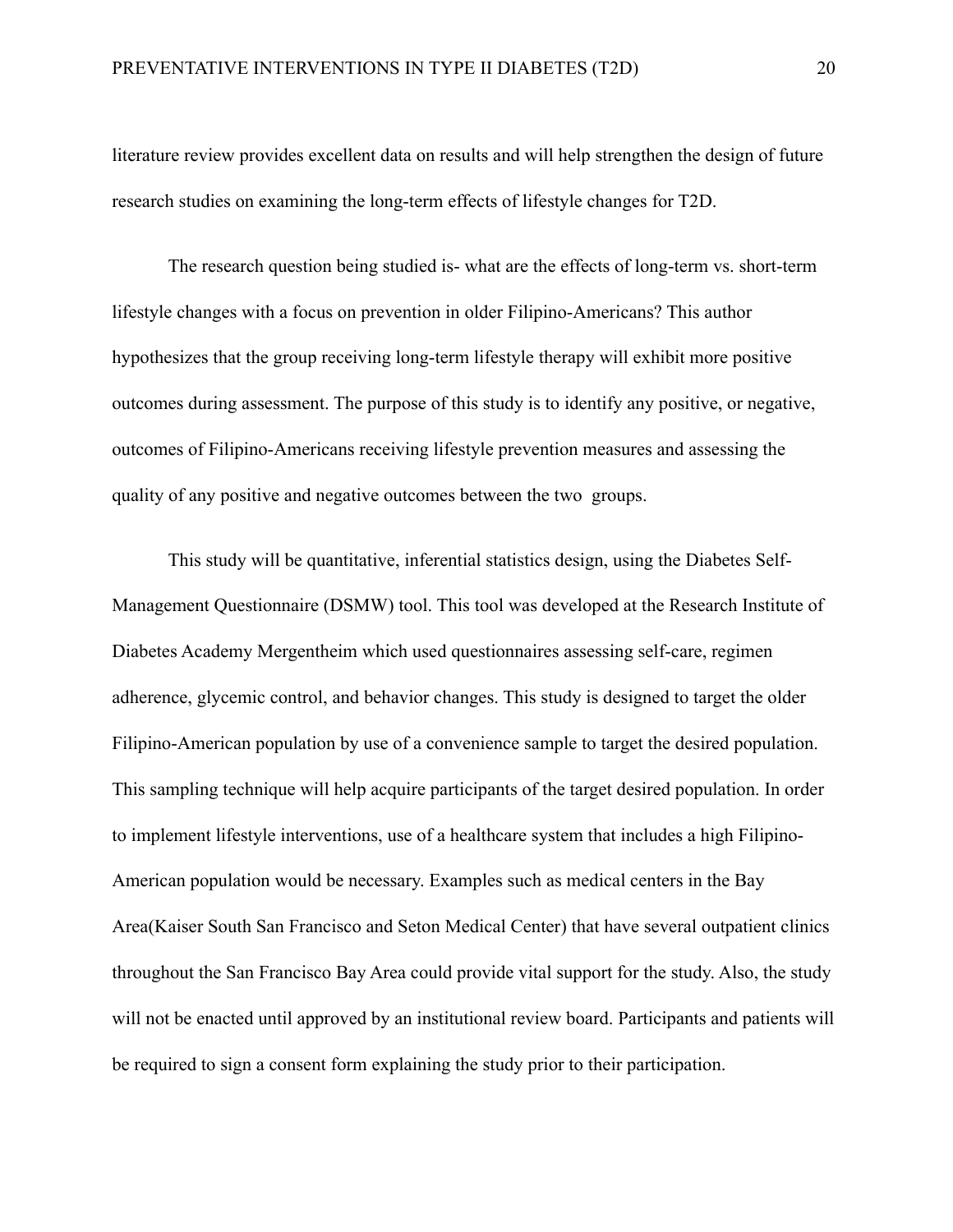To acquire data for this study, participants must be screened to meet inclusion criteria and have Type 2 Diabetes or be at risk in the San Francisco Bay Area healthcare system. Inclusion criteria involve the patient being of Filipino-American descent, older adults ranging from age 45-64, family history of T2D, and current diabetes diagnosis. When patients are deemed eligible, the clinician overseeing study will explain the purpose of study to the participants, including expected requirements, hypothesized outcomes, and also acquire informed consent to participate.

## **The Convenience Sample Design**

- Includes 200 Filipino-Americans who meet inclusion criteria
- 2-year longitudinal study starting in June 2022
	- Gathering baseline data and anthropometric data(height, BMI, waist circumference, and body composition)
- Two groups
	- Long-term lifestyle modification group
		- Receiving 4, 1 hour sessions of education and lifestyle interventions(nutrition, family support, physical exercise) each month until 1 year follow-up.
	- Short-term lifestyle modification group
		- Receiving 2 sessions of education and lifestyle interventions (nutrition, family support, physical exercise) until 1 year follow-up.
- 1 year follow-up on June 2023, acquiring HbA1c levels and anthropometric data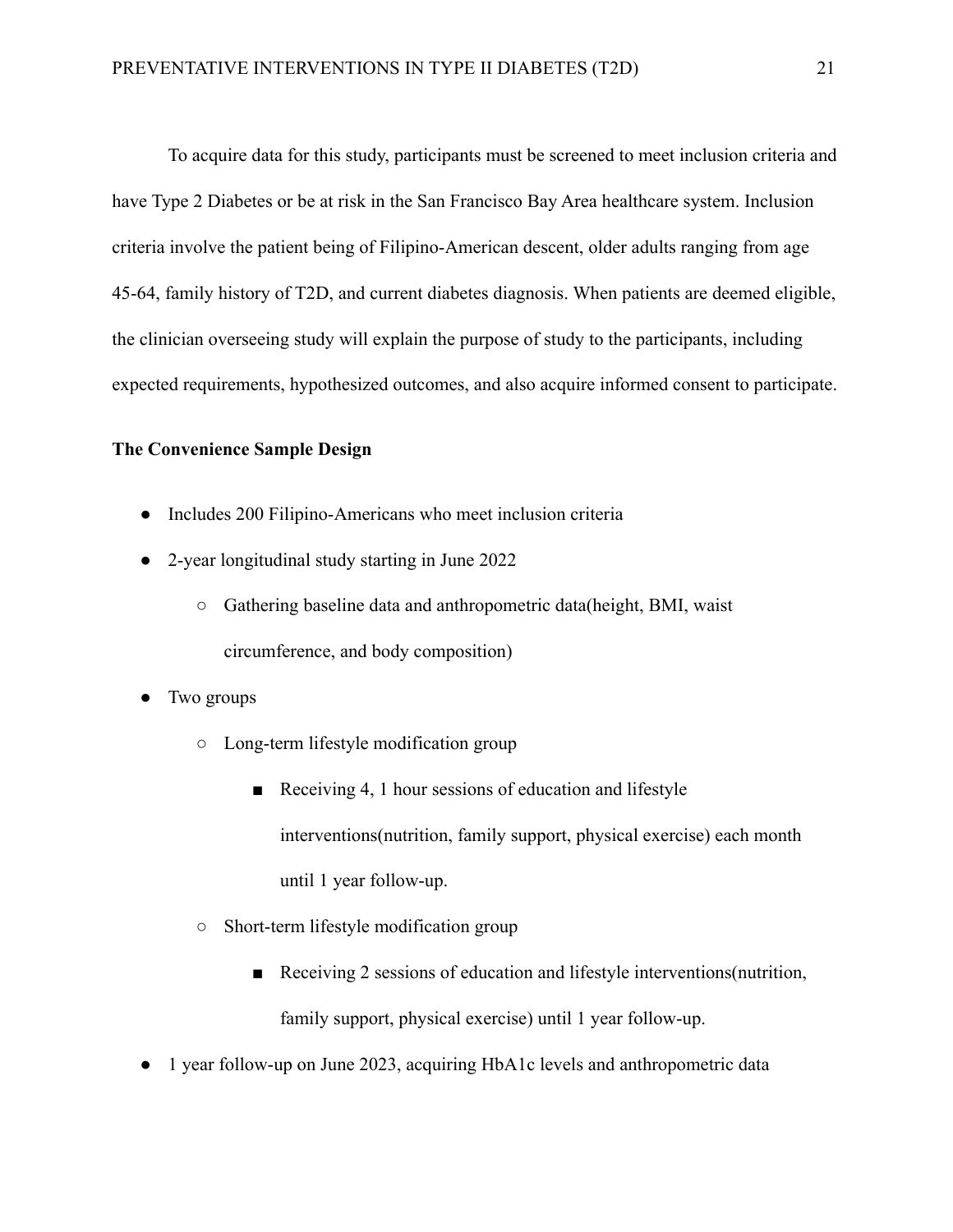● 2 year follow-up on June 2024, acquiring HbA1c levels and anthropometric data

Participants will be selected by use of a target sampling from the San Francisco Bay Area healthcare system. Patients will be asked at Seton and Kaiser facilities if they would like to participate. The comparative study will include an HbA1c test and implementation of the desired lifestyle intervention(exercise and nutrition). Patients will also be assigned lifestyle interventions to be practiced at home. Follow-up assessments will be done at the 1st and 2nd year mark. Also, by targeting Filipino-Americans with the use of a convenience sample, it will give researchers an efficient way to obtain basic data in terms of health management, reflects targeted population of the study, and obtains data on which lifestyle modifications could potentially decrease the risk of T2D in Filipino-Americans.

# **Analysis**

In order to analyze the data, a t-test will compare the means of the two groups to show how significant each lifestyle intervention affects anthropometric measurements. A T-test is essential to determine whether the process or treatment has an effect on the participants. Also, multiple regression analysis will be used to assess strength between lifestyle interventions(dependent variable) and independent variables of age, height, weight, and hours of implemented interventions. Multiple regression establishes validity by setting predictor variables on the dependent variables. By using multiple regression, it helps researchers to have a clear understanding of the association of each lifestyle factor with the outcome.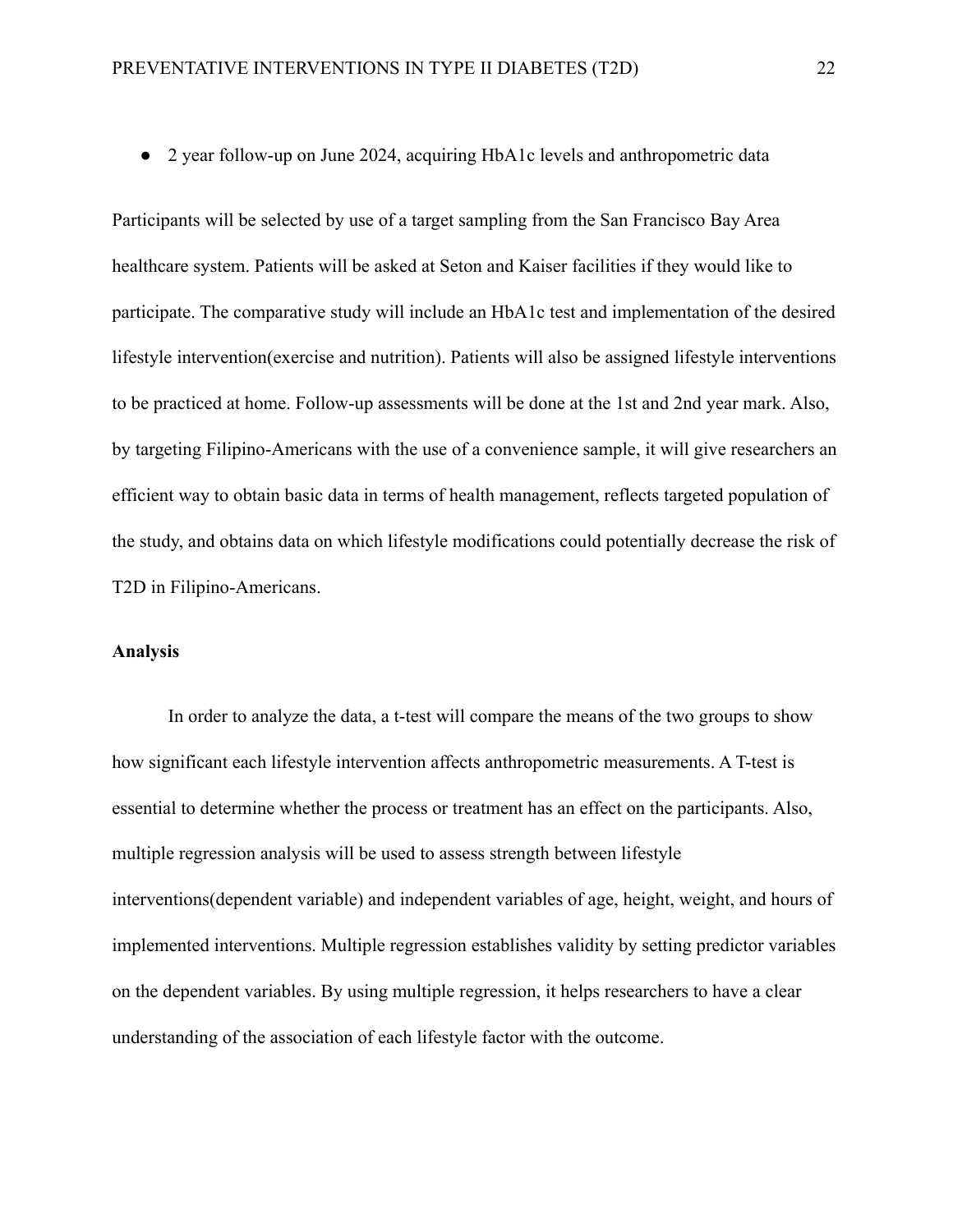# **Conclusion**

Effective education and medical compliance is crucial in health promoting care and prevention. Therefore, Type 2 Diabetes is an urgent priority in most countries, and prevention is essential in order to halt this global health issue. A clinical trial devoted to Filipino-Americans at risk or diagnosed with diabetes must be assessed to promote a positive impact on the affected population. The use of individualistic and patient-centered approaches such as nutrition, physical exercise, family support, and weight loss are determinants that decrease risk of T2D. However, the effectiveness of lifestyle interventions and long-term/short-term effectiveness are largely unknown in the Filipino-American population.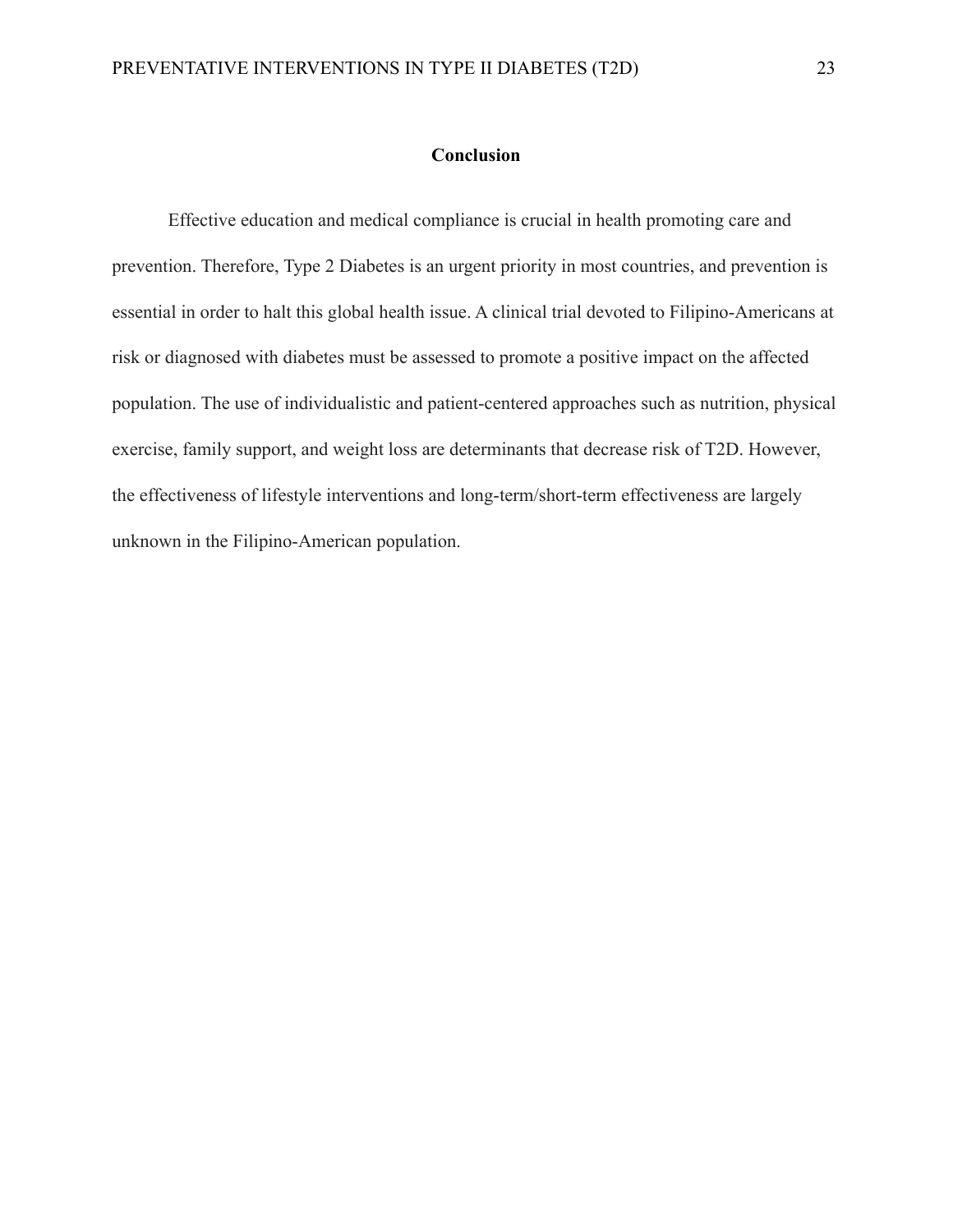#### **References**

- Asif, M. (2014, February 21). *The prevention and control of type-2 diabetes by changing lifestyle and dietary patterns*. Journal of education and health promotion. https:// www.ncbi.nlm.nih.gov/pmc/articles/PMC3977406/.
- Bajaj, S. (2018, March). *RSSDI clinical practice recommendations for the management of type 2 diabetes mellitus 2017*. International journal of diabetes in developing countries. [https://](https://www.ncbi.nlm.nih.gov/pmc/articles/PMC5838201/) [www.ncbi.nlm.nih.gov/pmc/articles/PMC5838201/.](https://www.ncbi.nlm.nih.gov/pmc/articles/PMC5838201/)
- Centers for Disease Control and Prevention. (2021, November 16). *What is diabetes?* Centers for Disease Control and Prevention. Retrieved December 2, 2021, from https://www.cdc.gov/ diabetes/basics/diabetes.html.
- Cuasay, L. C., Lee, E. S., Orlander, P. P., Steffen-Batey, L., & Hanis, C. L. (2001, December 1). *Prevalence and determinants of type 2 diabetes among Filipino-Americans in the Houston, Texas metropolitan statistical area*. Diabetes Care. Retrieved September 21, 2021, from https://care.diabetesjournals.org/content/24/12/2054.
- Fuller-Thomson, E., Roy, A., Tsz-Kit Chan, K., & Kobayashi, K. M. (2017). Diabetes among non-obese Filipino Americans: Findings from a large population-based study. *Canadian journal of public health = Revue canadienne de sante publique*, *108*(1), e36–e42. https:// doi.org/10.17269/CJPH.108.5761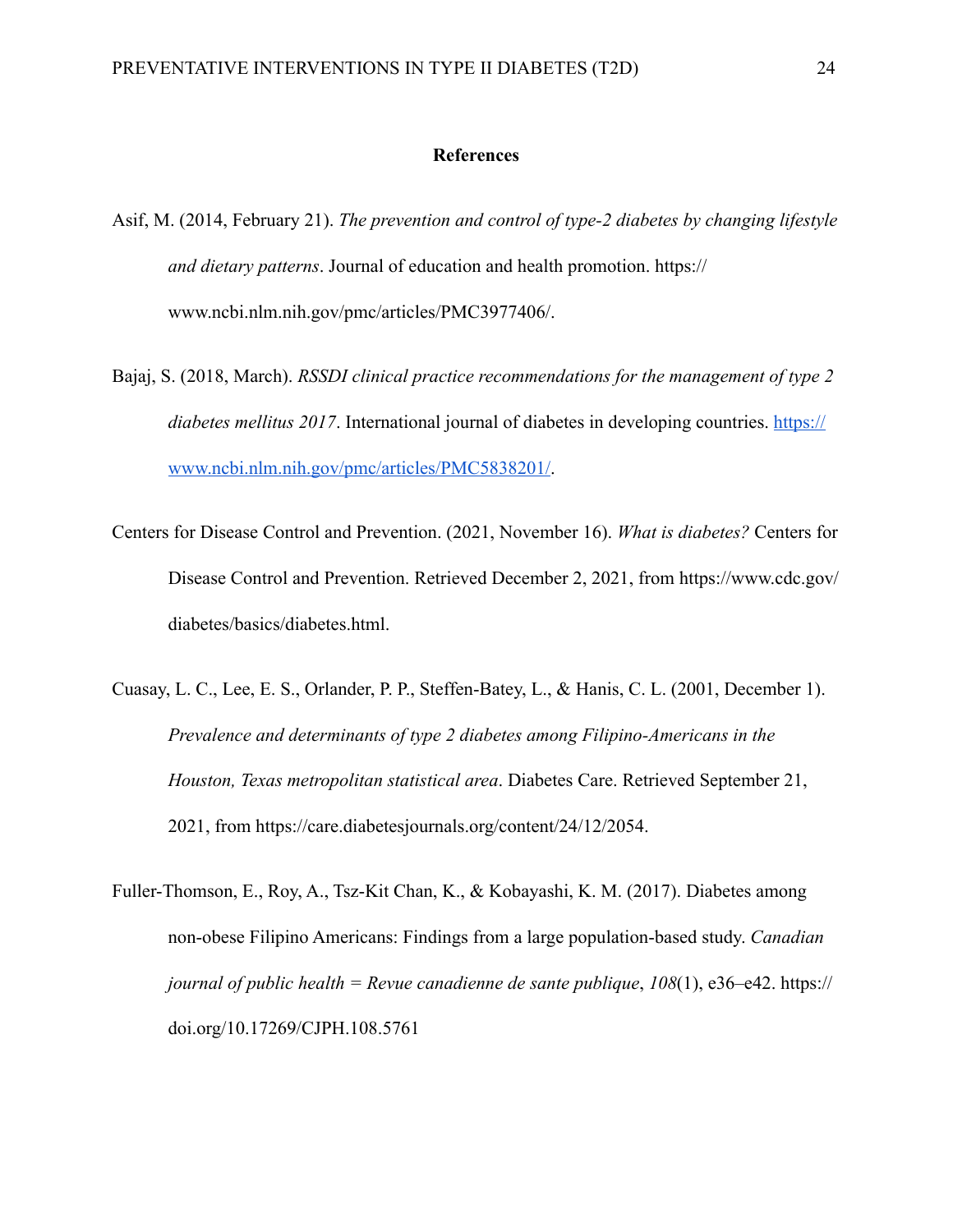- Galaviz, K. I., Narayan, K. M. V., Lobelo, F., & Weber, M. B. (2015, November 24). *Lifestyle and the prevention of type 2 diabetes: A status report*. American journal of lifestyle medicine. https://www.ncbi.nlm.nih.gov/pmc/articles/PMC6125024/.
- Green, L. W., Brancati, F. L., Albright, A., & Primary Prevention of Diabetes Working Group. (2012, April). *Primary prevention of type 2 diabetes: Integrative Public Health and Primary Care Opportunities, challenges and strategies*. Family practice. [https://](https://www.ncbi.nlm.nih.gov/pmc/articles/PMC4705310/) [www.ncbi.nlm.nih.gov/pmc/articles/PMC4705310/.](https://www.ncbi.nlm.nih.gov/pmc/articles/PMC4705310/)
- Karlsen, TI., Søhagen, M. & Hjelmesæth, J. Predictors of weight loss after an intensive lifestyle intervention program in obese patients: a 1-year prospective cohort study. *Health Qual Life Outcomes* 11, 165 (2013).<https://doi.org/10.1186/1477-7525-11-165>
- Parveen, A., & T-athitsakul, N. (2021, March 5). *Nola Pender: Health Promotion Model (Nursing Theory Guide)*. Nurseslabs. Retrieved November 10, 2021, from https:// nurseslabs.com/nola-pender-health-promotion-model/ #major concepts of the health promotion model.
- Smith, A.D., Crippa, A., Woodcock, J. *et al.* Physical activity and incident type 2 diabetes mellitus: a systematic review and dose–response of prospective cohort studies. *Diabetologia* 59, 2527–2545 (2016). https://doi.org/10.1007/s00125-016-4079-0
- Uusitupa, M., Khan, T. A., Virgilio, E., Kahleova, H., Rivellese, A. A., Hermansen, K., Pfeiffer, A., Thanopoulou, A., Salas-Salvadó, J., Schwab, U., & Sievenpiper, J. L. (2019,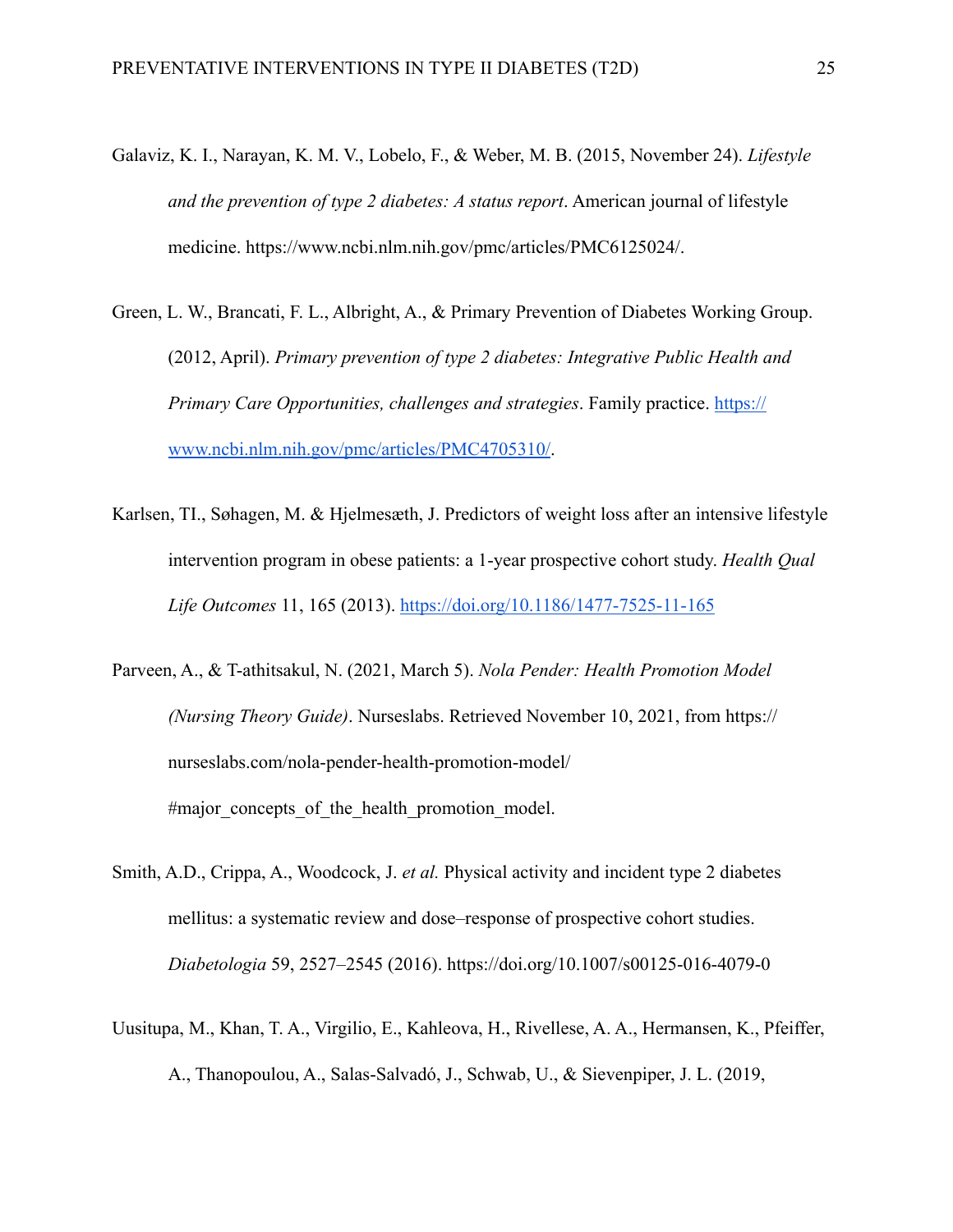November 1). *Prevention of type 2 diabetes by lifestyle changes: A systematic review and meta-analysis*. Nutrients. [https://www.ncbi.nlm.nih.gov/pmc/articles/PMC6893436//.](https://www.ncbi.nlm.nih.gov/pmc/articles/PMC6893436//)

Vargas-Ortiz, K., Lira-Mendiola, G., Gómez-Navarro, C.M. *et al.* Effect of a family and interdisciplinary intervention to prevent T2D: randomized clinical trial. *BMC Public Health* 20, 97 (2020). <https://doi.org/10.1186/s12889-020-8203-1>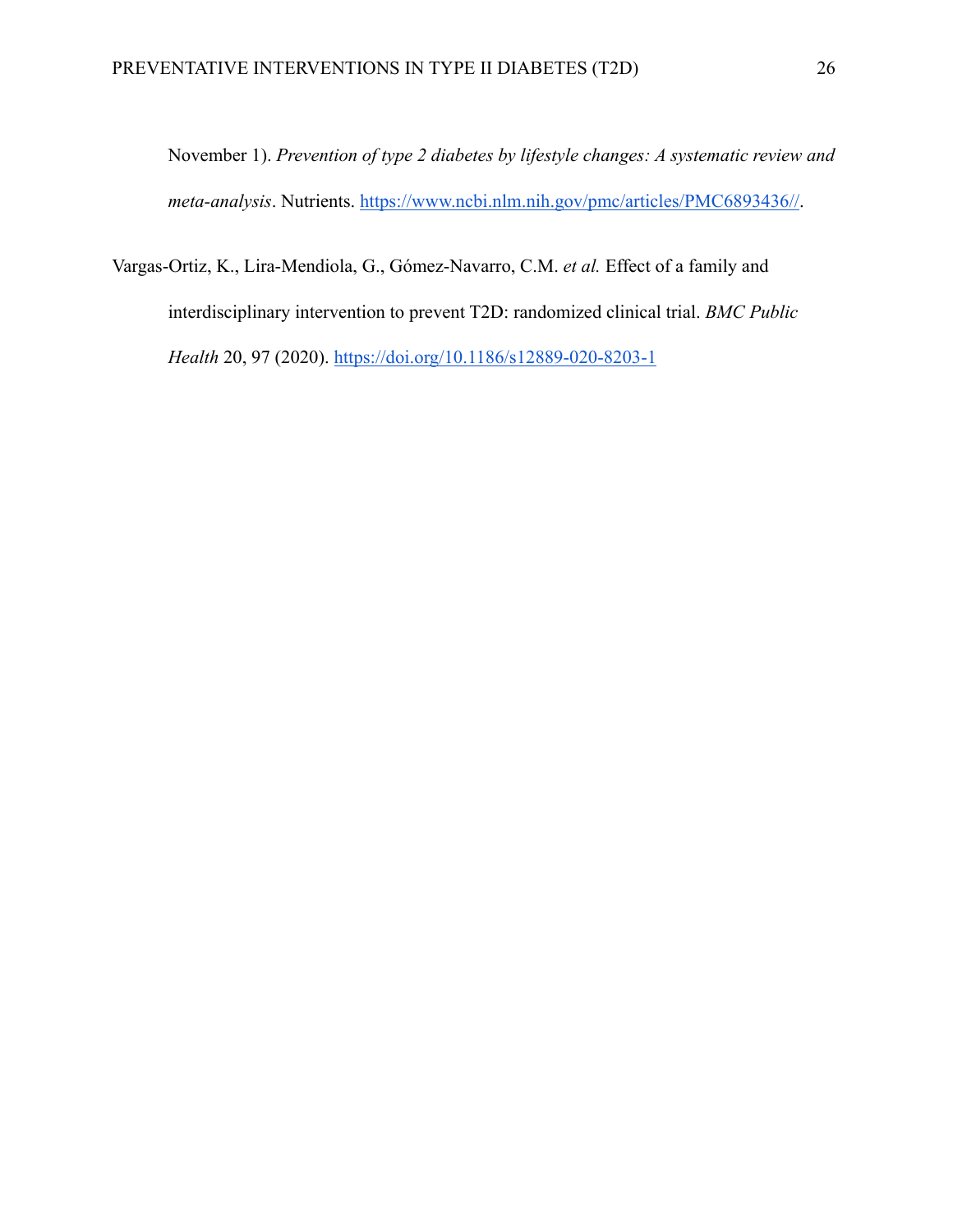| Author/<br>Citation                                                                                                                                                                                                                                                                                                       | Purpose                                                                                 | Sample                                                                                                                                                                                                                                    | Type of<br>Study | Strengths $\&$<br>Limitations                                                                                                                                    | Methods                                                                                                                                                                                            | Results                                                                                                                                                                                                                                               |
|---------------------------------------------------------------------------------------------------------------------------------------------------------------------------------------------------------------------------------------------------------------------------------------------------------------------------|-----------------------------------------------------------------------------------------|-------------------------------------------------------------------------------------------------------------------------------------------------------------------------------------------------------------------------------------------|------------------|------------------------------------------------------------------------------------------------------------------------------------------------------------------|----------------------------------------------------------------------------------------------------------------------------------------------------------------------------------------------------|-------------------------------------------------------------------------------------------------------------------------------------------------------------------------------------------------------------------------------------------------------|
| Uusitupa, M.,<br>Khan, T. A.,<br>Virgilio, E.,<br>Kahleova, H.,<br>Rivellese, A.<br>A.,<br>Hermansen,<br>K., Pfeiffer,<br>A.,<br>Thanopoulou,<br>A., Salas-<br>Salvadó, J.,<br>Schwab, U.,<br>$\&$<br>Sievenpiper,<br>J. L. (2019).<br>Prevention of<br>Type 2<br>Diabetes.<br>Nutrients,<br>$11(11)$ , 2611.<br>https:// | Determini<br>ng<br>whether<br>optimal<br>diet<br>lowers<br>risk of<br>T <sub>2</sub> D. | $\overline{7}$<br>randomize<br>d control<br>trials<br>included<br>4090<br>participant<br>s. It was<br>conducted<br>on people<br>with<br>impaired<br>glucose<br>tolerance<br>with the<br>use of an<br>oral<br>glucose<br>tolerance<br>test | <b>RCT</b>       | Strengths:<br>Incl<br>usio<br>n of<br>high<br>qual<br>ity<br><b>RC</b><br>T,<br>give<br>S<br>prot<br>ecti<br>on<br>of<br>bias<br>Use<br>of<br>Ran<br>dom<br>effe | <b>RCT</b><br>comparing<br>effect of<br>lifestyle<br>intervention<br>vs no<br>lifestyle<br>intervention<br>with the use<br>of a 2 h oral<br>glucose<br>tolerance<br>test. Follow<br>up for 1 year. | In seven<br>trials<br>involving<br>4090<br>participants,<br>the study<br>found that<br>lifestyle<br>intervention<br>was a<br>significant<br>factor that<br>decreased<br>T2D risk.<br>$(RR =$<br>0.53(95%<br>CI: 0.41,<br>$(0.67)$ , p <<br>$0.001$ ). |
| doi.org/                                                                                                                                                                                                                                                                                                                  |                                                                                         |                                                                                                                                                                                                                                           |                  | cts                                                                                                                                                              |                                                                                                                                                                                                    |                                                                                                                                                                                                                                                       |

| <b>Appendix A: Literature Review</b> |  |  |
|--------------------------------------|--|--|
|--------------------------------------|--|--|

| Author/<br>Purpose<br><b>Citation</b> | Sample<br>Study | Type of Strengths $\&$ Methods<br>Limitations |  | Results |
|---------------------------------------|-----------------|-----------------------------------------------|--|---------|
|---------------------------------------|-----------------|-----------------------------------------------|--|---------|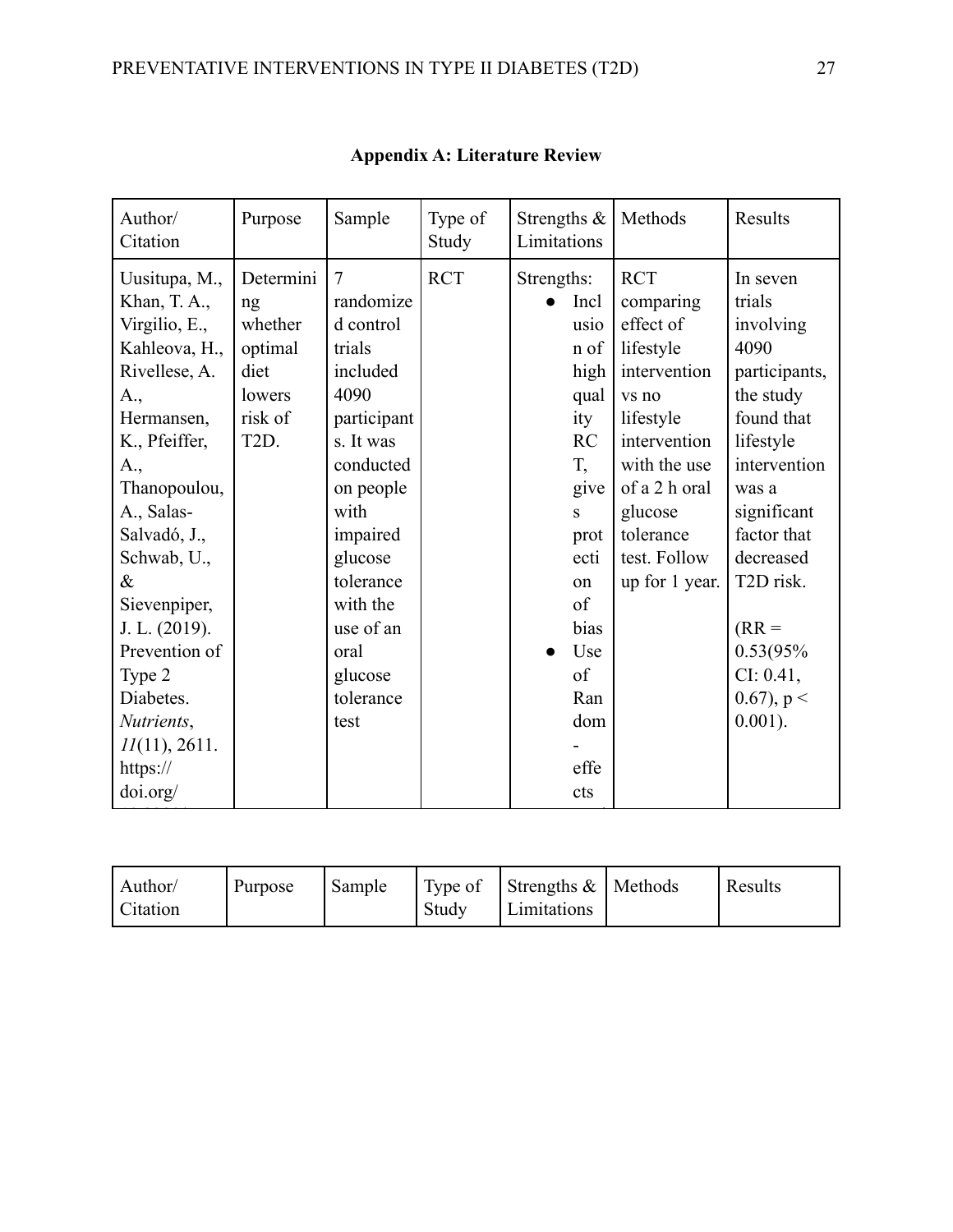| of an<br>was $18-$<br>60 years<br>with<br>diagnosis<br>of<br>prediabete<br>$S^{\dagger}$<br>Inclusion<br>criteria<br>for OGTT<br>glucose:<br>140 and<br>199 mg/<br>dl.<br>Participan<br>ts from<br>Guanajuat<br>o state,<br>Mexican<br>residents. | interdiscip<br>linary<br>family (FI)<br>V <sub>S</sub><br>individual<br>interdisciplin<br>interventio<br>$n$ (II) on<br>metabolic<br>risk and<br>manageme<br>nt. | Control<br>Trial of<br>6<br>months.<br>Another<br>follow-<br>up at 12<br>months<br>to assess<br>effective<br>ness of<br>intervent<br>ions. | ectio<br>n of<br>anth<br>ropo<br>metr<br>ic<br>mea<br>sure<br>men<br>ts,<br>meta<br>boli<br>$\mathbf c$<br>eval<br>uati<br>on,<br>and<br>nutri<br>tion<br>al/<br>phys<br>ical<br>activ<br>ity<br>ques<br>tion<br>nair<br>es<br>were<br>effe<br>ctive<br>mea<br>sure<br>s to<br>asse<br>SS | with<br>prediabetes.<br>Two control<br>groups with<br>the FI group<br>receiving<br>diet, exercise<br>interventions<br>, and support<br>of family<br>members.<br>The II<br>received the<br>same<br>interventions<br>with no<br>family<br>support.<br>Follow up at<br>12 months<br>with glucose<br>and<br>pancreatic<br>B-cell<br>function<br>assessed. | area under the<br>glucose<br>curve.<br>Improvement<br>s in weight<br>and lipids<br>were found at<br>6 months.<br>They were<br>lost in II<br>group at 12<br>months. |
|---------------------------------------------------------------------------------------------------------------------------------------------------------------------------------------------------------------------------------------------------|------------------------------------------------------------------------------------------------------------------------------------------------------------------|--------------------------------------------------------------------------------------------------------------------------------------------|-------------------------------------------------------------------------------------------------------------------------------------------------------------------------------------------------------------------------------------------------------------------------------------------|-------------------------------------------------------------------------------------------------------------------------------------------------------------------------------------------------------------------------------------------------------------------------------------------------------------------------------------------------------|--------------------------------------------------------------------------------------------------------------------------------------------------------------------|
|                                                                                                                                                                                                                                                   |                                                                                                                                                                  |                                                                                                                                            | effe<br>ct of<br>lifes                                                                                                                                                                                                                                                                    |                                                                                                                                                                                                                                                                                                                                                       |                                                                                                                                                                    |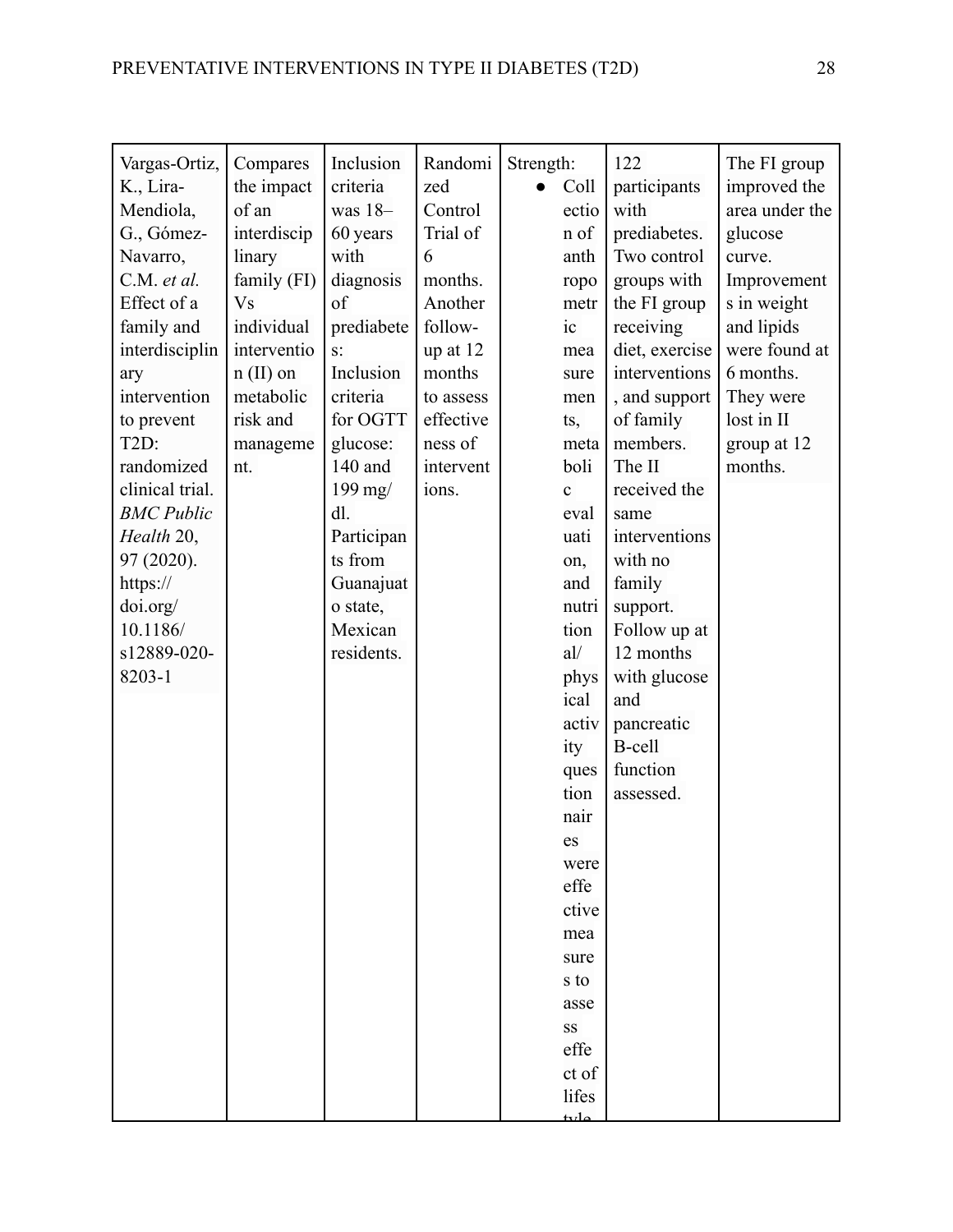| Author/Citation   Purpos   Sample |  | Type of Strengths $\&$ | Methods | Results |
|-----------------------------------|--|------------------------|---------|---------|
|                                   |  | Study Limitations      |         |         |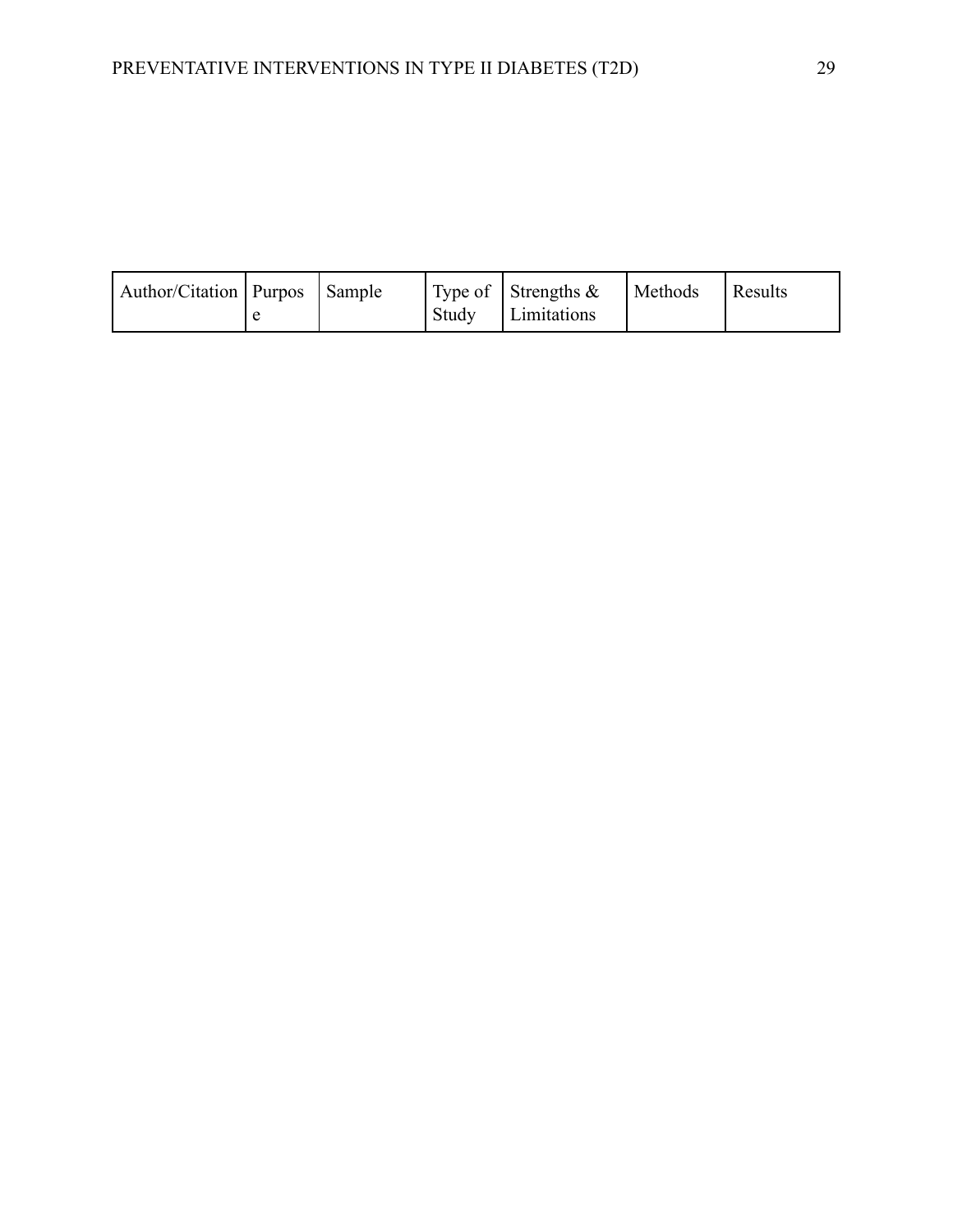| Smith, A.D.,<br>Crippa, A.,<br>Woodcock, J.<br>et al. Physical<br>activity and<br>incident type 2<br>diabetes<br>mellitus: a<br>systematic<br>review and<br>dose-response<br>of prospective<br>cohort studies.<br>Diabetologia<br>59, 2527-2545<br>$(2016)$ . https://<br>doi.org/<br>10.1007/<br>s00125-016-40<br>$79-0$ | Determ<br>ining<br>prevale<br>nce of<br>T <sub>2</sub> D<br>with<br>physica<br>activity<br>(PA)<br>and<br>amount<br>of PA<br>to<br>lessen<br>risk of<br>T <sub>2</sub> D. | Sample<br>ranged from<br>916 to<br>675,496<br>people, with<br>type 2<br>diabetes<br>incidence.<br>Follow-up<br>for the<br>study<br>ranged from<br>3 to 23.1<br>years.<br>Twelve<br>studies<br>were<br>conducted<br>in the USA,<br>six in Asia,<br>two in<br>Australia<br>and eight<br>across<br>Europe. All<br>cohorts data<br>was based<br>on self-<br>reported PA<br>by use of<br>questionnair<br>es or<br>interviews. | Cohort<br>Study | Strength:<br>Limitations: | <b>Expres</b><br>sion of<br>PA<br>exposu<br>re dose<br>$\sin$<br><b>MME</b><br>T h/<br>week<br>rather<br>than<br>just<br><b>MET</b><br>h/<br>week.<br>Limita<br>tions<br>of this<br>study<br>includ<br>e, the<br>high<br>hetero<br>geneit<br>y and<br>self-<br>reporti<br>ng of<br>physic<br>al<br>activit<br>y<br>behavi<br>ors.<br>These<br>factors<br>may | Literature<br>review<br>search of<br>28 studies<br>based on<br>effects of<br>PA and<br>risk of<br>type 2<br>diabetes.<br>Physical<br>activity<br>was<br>converted<br>into<br>metabolic<br>equivalent(<br>MET) of<br>task hr per<br>week and<br>marginal<br>MET <sub>h</sub> /<br>wk. | Participants<br>who<br>achieved<br>11.25 MET<br>h/week<br>compared to<br>inactive<br>individuals<br>saw a<br>significant<br>risk<br>reduction. A<br>risk<br>reduction of<br>26% in type<br>2 diabetes<br>was found. |
|---------------------------------------------------------------------------------------------------------------------------------------------------------------------------------------------------------------------------------------------------------------------------------------------------------------------------|---------------------------------------------------------------------------------------------------------------------------------------------------------------------------|--------------------------------------------------------------------------------------------------------------------------------------------------------------------------------------------------------------------------------------------------------------------------------------------------------------------------------------------------------------------------------------------------------------------------|-----------------|---------------------------|--------------------------------------------------------------------------------------------------------------------------------------------------------------------------------------------------------------------------------------------------------------------------------------------------------------------------------------------------------------|--------------------------------------------------------------------------------------------------------------------------------------------------------------------------------------------------------------------------------------------------------------------------------------|---------------------------------------------------------------------------------------------------------------------------------------------------------------------------------------------------------------------|
|                                                                                                                                                                                                                                                                                                                           |                                                                                                                                                                           |                                                                                                                                                                                                                                                                                                                                                                                                                          |                 |                           | have                                                                                                                                                                                                                                                                                                                                                         |                                                                                                                                                                                                                                                                                      |                                                                                                                                                                                                                     |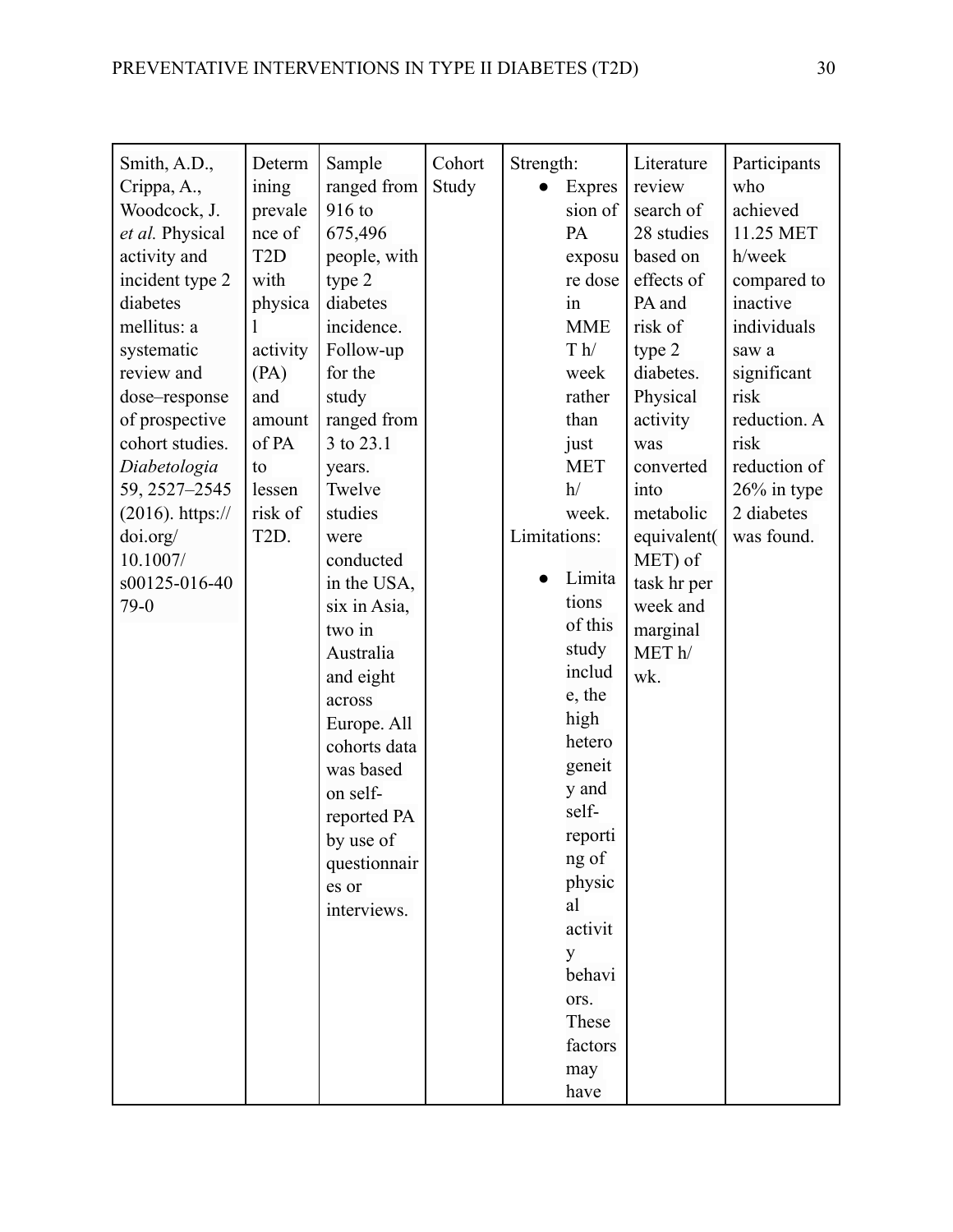| Author/<br>Citation                                                                                                                                                                                                                                                                                                                               | Purpose                                                                                                                                                                                                       | Sample                                                                                                     | Type of<br>Study | Strengths &<br>Limitations                                                                                                                                                                                                                                                                                                                                                                                          | Methods                                                                                                                                                                                                                                                                                                                                                                                                      | Results                                                                                                                                                                                                                                                                                                                                                                                |
|---------------------------------------------------------------------------------------------------------------------------------------------------------------------------------------------------------------------------------------------------------------------------------------------------------------------------------------------------|---------------------------------------------------------------------------------------------------------------------------------------------------------------------------------------------------------------|------------------------------------------------------------------------------------------------------------|------------------|---------------------------------------------------------------------------------------------------------------------------------------------------------------------------------------------------------------------------------------------------------------------------------------------------------------------------------------------------------------------------------------------------------------------|--------------------------------------------------------------------------------------------------------------------------------------------------------------------------------------------------------------------------------------------------------------------------------------------------------------------------------------------------------------------------------------------------------------|----------------------------------------------------------------------------------------------------------------------------------------------------------------------------------------------------------------------------------------------------------------------------------------------------------------------------------------------------------------------------------------|
| Karlsen, TI.,<br>Søhagen, M.<br>$\&$<br>Hjelmesæth,<br>J. Predictors<br>of weight loss<br>after an<br>intensive<br>lifestyle<br>intervention<br>program in<br>obese<br>patients: a 1-<br>year<br>prospective<br>cohort study.<br>Health Qual<br>Life<br>Outcomes 11,<br>165 (2013).<br>https://<br>doi.org/<br>10.1186/1477<br>$-7525 - 11 - 165$ | Aim of<br>prospectiv<br>e cohort<br>study was<br>to identify<br>predictors<br>of weight<br>loss after<br>a 1-year<br>partly<br>residential<br>intensive<br>lifestyle<br>interventi<br>on<br>program<br>(ILI). | 200<br>caucasian<br>morbidly<br>obese<br>patients.<br>71%<br>women<br>and mean<br>age of<br>45.2<br>years. | Cohort<br>Study  | Strength:<br>The study<br>also used<br>questionnair<br>es such as<br>the Obesity<br>and Weight<br>Loss<br>Quality of<br>Life<br>questionnair<br>e, Weight<br>Related<br>Symptom<br>Measure,<br>and<br>Medical<br>Outcome<br>study.<br>Limitations:<br>All<br>participants<br>were<br>Caucasian,<br>reducing<br>generalizabi<br>lity to non-<br>white<br>groups.<br>The<br>selection of<br>participants,<br>morbidly | Patients<br>referred to<br>a<br>Norwegia<br>$\mathsf{n}$<br>rehabilitati<br>on center<br>(Evjeklini<br>kken AS).<br>Patients<br>who met<br>inclusion<br>criteria of<br>morbid<br>obesity<br>were<br>recruited<br>consecutiv<br>ely from<br>May 2006<br>to<br>November<br>2010.<br>Patients<br>were all<br>Caucasian.<br>One<br>patient<br>dropped<br>out,<br>leaving<br>$n=199$<br>eligible for<br>analysis. | Factors of<br>weight loss,<br>having<br>employment,<br>lower mental<br>health<br>related<br>quality of<br>life and older<br>age predicts<br>larger weight<br>loss after 1<br>year in<br>morbidly<br>obese<br>patients<br>following<br>ILI. Not<br>having type<br>2 diabetes,<br>using a diary<br>combined<br>with regular<br>GP follow-<br>up influence<br>the 12-week<br>weight loss. |

obese was a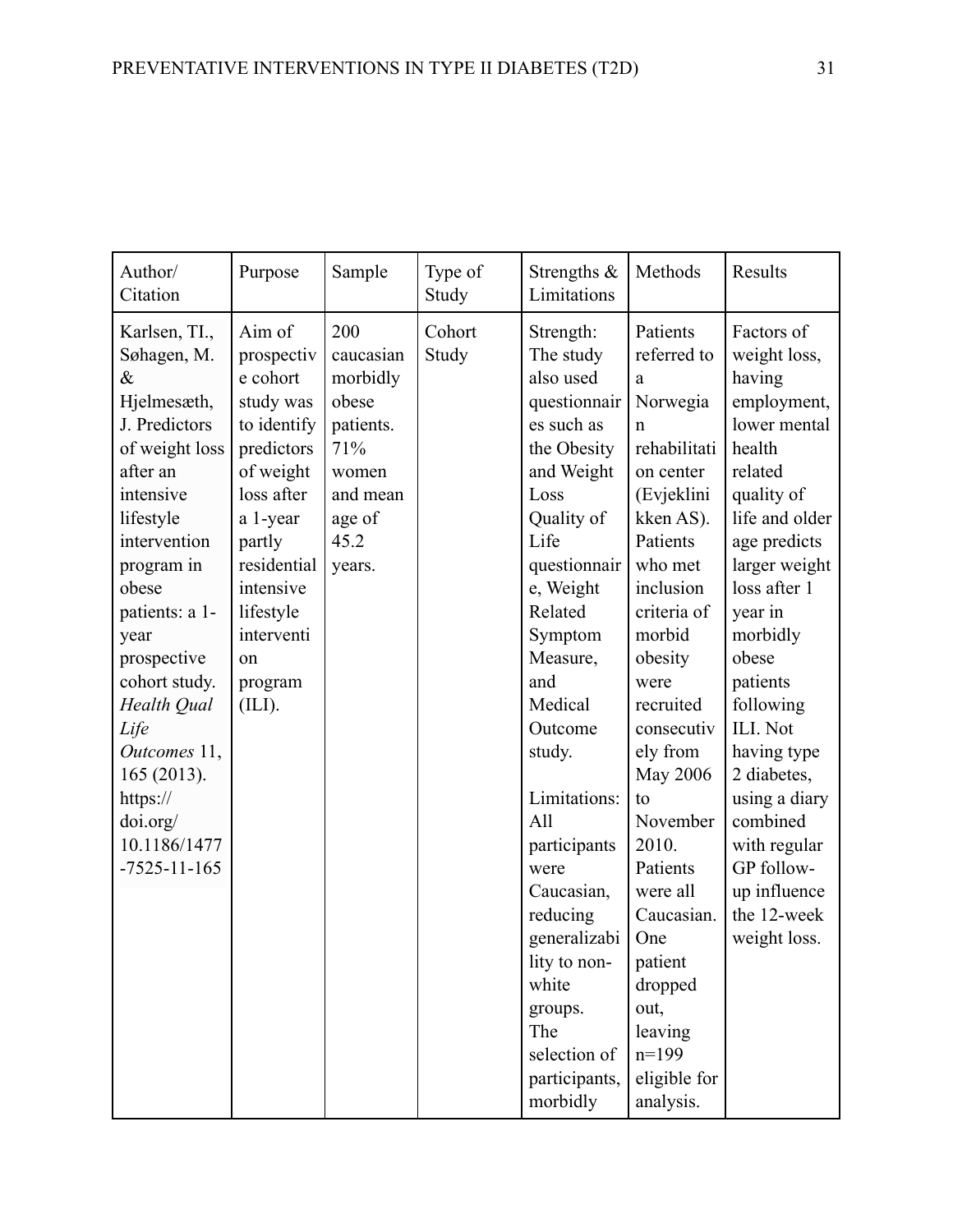| $\vert$ Type of $\vert$ Strengths & $\vert$ Methods<br>Results<br>Sample<br>Author/<br>Purpose<br>Citation<br>Study<br>Limitations |
|------------------------------------------------------------------------------------------------------------------------------------|
|------------------------------------------------------------------------------------------------------------------------------------|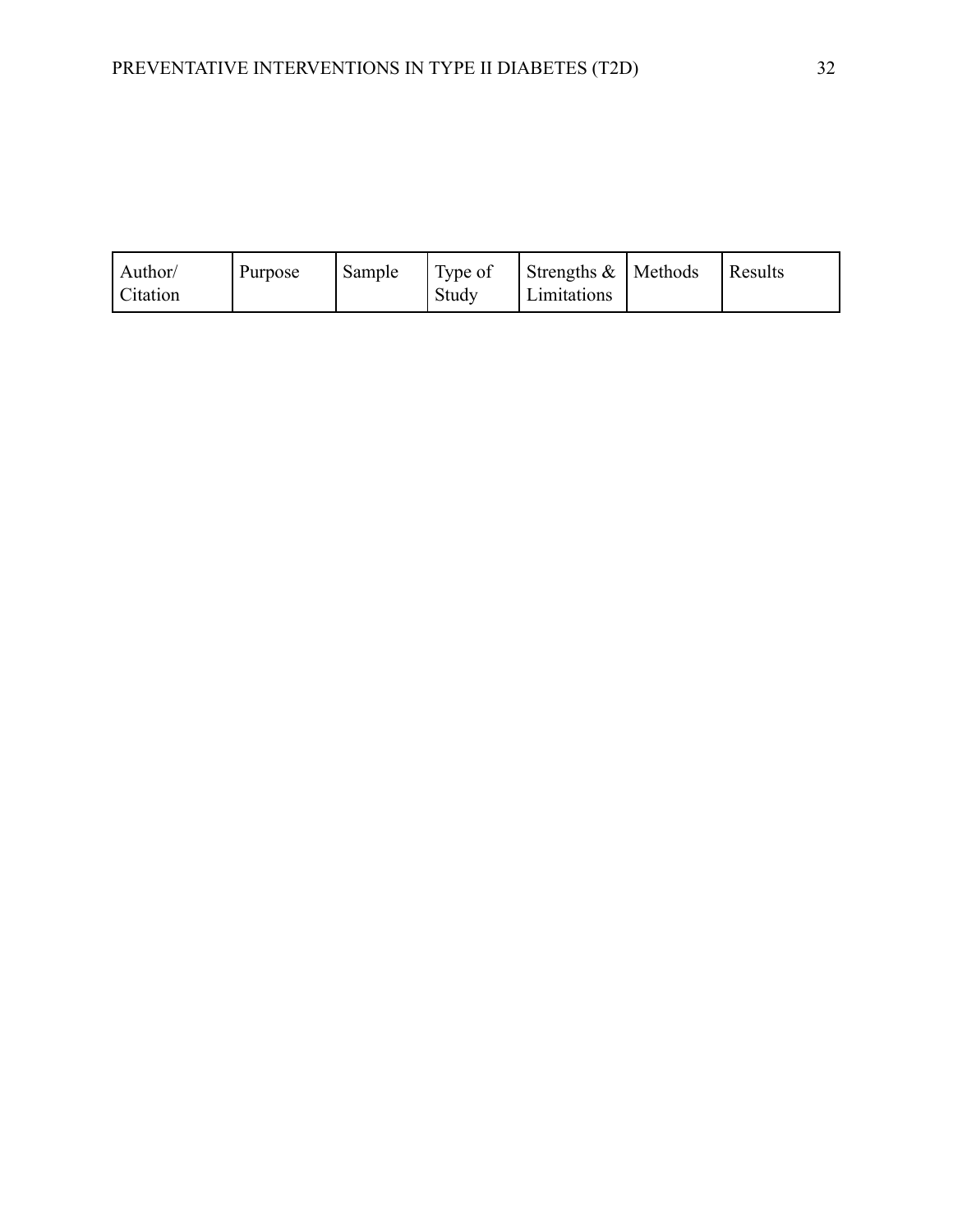| Fuller-             | Determinin  | Includes   | Populatio | Strengths: |                                                                                                    | Secondary     | Non-obese     |
|---------------------|-------------|------------|-----------|------------|----------------------------------------------------------------------------------------------------|---------------|---------------|
| Thomson, E.,        | g           | 141 597    | n based-  |            | Pop                                                                                                | analysis of   | Filipino      |
| Roy, A., Tsz-       | prevalence  | responden  | Cohort    |            | ulati                                                                                              | population    | Americans     |
| Kit Chan, K.,       | of diabetes | ts over 18 | Study     |            | on-                                                                                                | -based        | had higher    |
| & Kobayashi,        | in non-     | years of   |           |            | base                                                                                               | data by       | risk of       |
| K. M. (2017).       | obese       | age, with  |           |            | d                                                                                                  | use of the    | diabetes      |
| <b>Diabetes</b>     | Filipino    | 51,048     |           |            | studi                                                                                              | California    | compared to   |
| among non-          | Americans   | from       |           |            | es                                                                                                 | Health        | non-hispanic  |
| obese               | compared    | 2007, 47   |           |            | with                                                                                               | Interview     | white. Risk   |
| Filipino            | to non-     | 614 from   |           |            | the                                                                                                | Survey        | factors for   |
| Americans:          | Hispanic    | 2009, and  |           |            | use                                                                                                | (CHIS).       | non-obese     |
| Findings            | whites and  | 42 9 35    |           |            | $% \left( \left( \mathcal{A},\mathcal{A}\right) \right) =\left( \mathcal{A},\mathcal{A}\right)$ of | The study     | Filipino men  |
| from a large        | the risk    | from       |           |            | chi-                                                                                               | sample        | include:      |
| population-         | factors in  | 2011.      |           |            | squa                                                                                               | focused on    | older age,    |
| based study.        | both men    |            |           |            | re                                                                                                 | non-obese     | poverty,      |
| Canadian            | and women   |            |           |            | anal                                                                                               | Filipino      | cigarette     |
| journal of          |             |            |           |            | ysis                                                                                               | Americans     | smoking, and  |
| public health       |             |            |           |            | Use                                                                                                | $(n = 1629)$  | being         |
| $=$ $Re$ <i>vue</i> |             |            |           |            | of                                                                                                 | and non-      | overweight.   |
| canadienne          |             |            |           |            | Cali                                                                                               | Hispanic      | The only risk |
| de sante            |             |            |           |            | forni                                                                                              | whites (n     | factor for    |
| publique,           |             |            |           |            | $\mathbf{a}$                                                                                       | $= 72 072$ ). | women         |
| $108(1)$ , e36-     |             |            |           |            | Heal                                                                                               | Key words     | included      |
| e42. https://       |             |            |           |            | th                                                                                                 | search to     | older age.    |
| doi.org/            |             |            |           |            | Inter                                                                                              | gain          |               |
| 10.17269/           |             |            |           |            | view                                                                                               | informatio    |               |
| CJPH.108.57         |             |            |           |            | surv                                                                                               | n include:    |               |
| 61                  |             |            |           |            | ey                                                                                                 | Diabetes;     |               |
|                     |             |            |           |            | whic                                                                                               | Filipino      |               |
|                     |             |            |           |            | $\boldsymbol{h}$                                                                                   |               |               |
|                     |             |            |           |            | colle                                                                                              | Americans     |               |
|                     |             |            |           |            |                                                                                                    | ; non-        |               |
|                     |             |            |           |            | cts                                                                                                | obese;        |               |
|                     |             |            |           |            | rand                                                                                               | prevalence    |               |
|                     |             |            |           |            | om                                                                                                 | ; sex         |               |
|                     |             |            |           |            | digit                                                                                              |               |               |
|                     |             |            |           |            | diali                                                                                              |               |               |
|                     |             |            |           |            | ng                                                                                                 |               |               |
|                     |             |            |           |            | to                                                                                                 |               |               |
|                     |             |            |           |            | creat                                                                                              |               |               |
|                     |             |            |           |            | $\mathbf e$                                                                                        |               |               |
|                     |             |            |           |            | pop                                                                                                |               |               |
|                     |             |            |           |            | نەملىد                                                                                             |               |               |